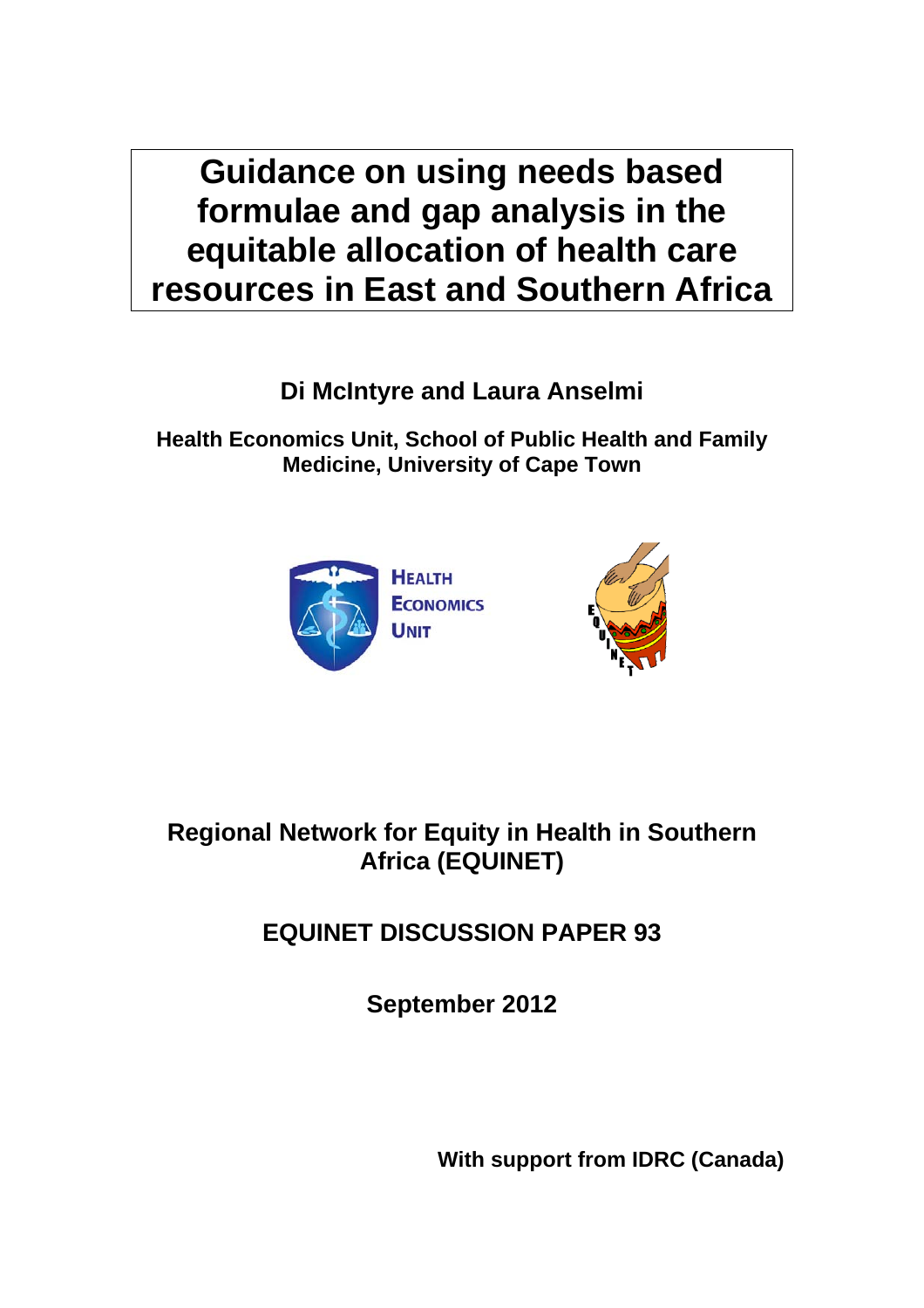# **Table of Contents**

| 3. Linking resource allocation targets to planning and budgeting  11<br>3.2 Linking the resource allocation formula targets and the gap analysis 16 |  |
|-----------------------------------------------------------------------------------------------------------------------------------------------------|--|
|                                                                                                                                                     |  |
|                                                                                                                                                     |  |
|                                                                                                                                                     |  |
| Appendix 1: Calculations for weighting population for demographic                                                                                   |  |

**Cite as:** McIntyre D, Anselmi L (2012) 'Guidance on using needs based formulae and gap analysis in the equitable allocation of health care resources in East and Southern Africa' *EQUINET Discussion Paper 93*. Health Economics Unit (UCT), EQUINET: Harare.

Di McIntyre works in the Health Economics Unit at the University of Cape Town; Laura Anselmi provides technical assistance to the Directorate of Planning and Cooperation, Ministry of Health of Mozambique, and is studying in the Department of Global Health and Development, London School of Hygiene and Tropical Medicine (LSHTM).

The authors would like to thank all their colleagues in the Directorate of Planning and Cooperation, Ministry of Health of Mozambique, who contributed in various ways to work that informed this report, Okore Okorafor and Shepherd Shamu for their contributions to earlier phases of this work and IDRC Canada for their financial support.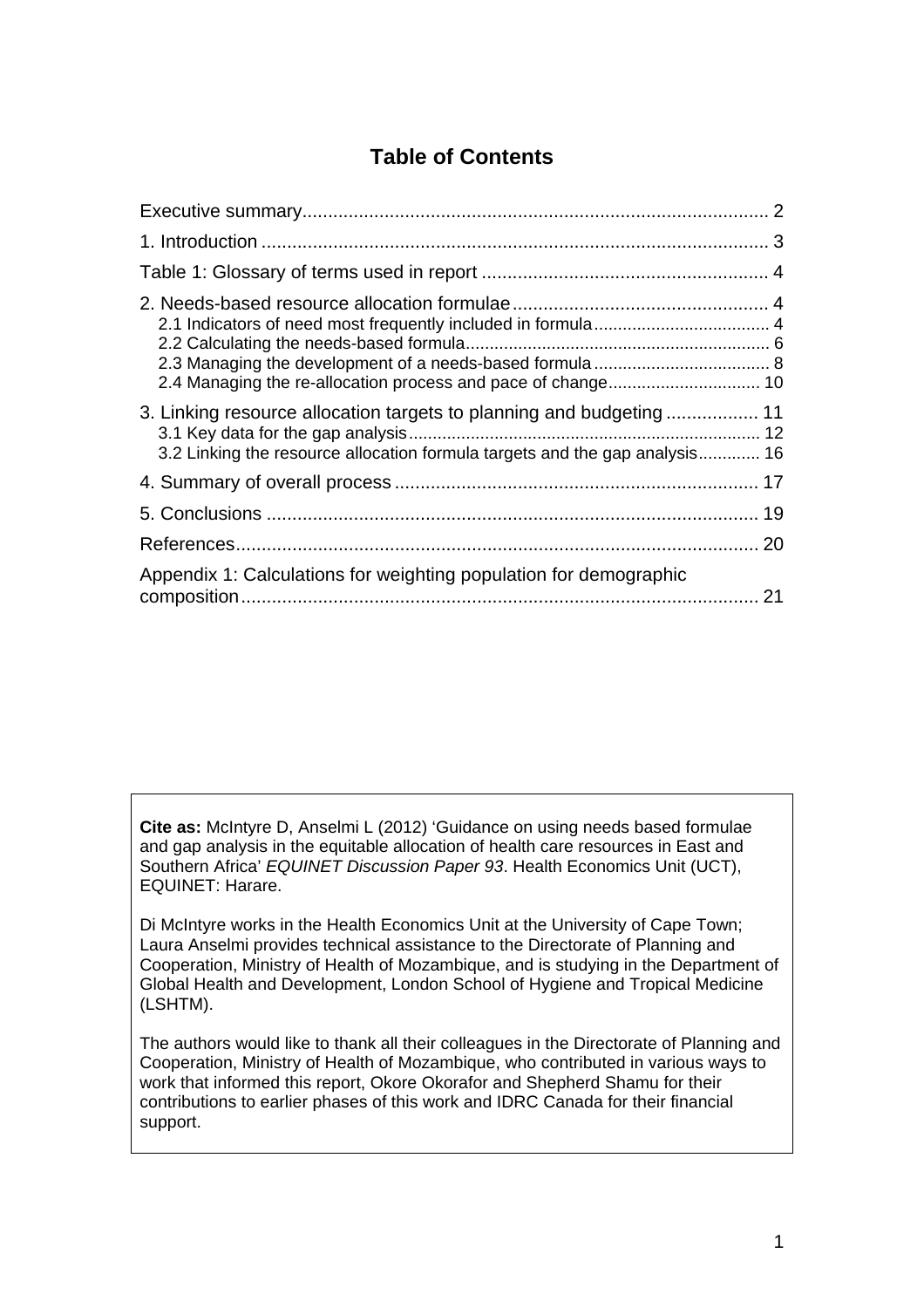### **Executive summary**

The equitable allocation of limited public sector health care resources across geographic areas is a critical mechanism for promoting health system equity. The use of a needs-based resource allocation formula to calculate target allocations for each province or region and each district is becoming increasingly popular. Such a formula allows one to estimate the relative need for health services in each geographic area, using indicators such as population size, demographic composition, levels of ill health and socio-economic status.

EQUINET has supported the development of needs-based resource allocation formulae in a number of east and southern African countries in the past, and the methods for developing such a formula are summarised in this paper. Our work in the region has persuaded us that it is necessary to supplement the development of a formula with other initiatives to support the successful implementation of resource allocation processes. We believe that for real progress to be made the equity target allocations calculated through the formula must be linked explicitly to planning and budgeting processes to facilitate the gradual shifting of resources.

EQUINET has been developing such an approach in collaboration with the Ministry of Health in Mozambique, The Ministry of Health in Mozambique and EQUINET have developed a detailed manual which is currently under discussion (Mozambique MoH and EQUINET, 2012). A broad overview of this approach, which may be of value to other countries, is outlined in this paper. We propose that the needs-based formula be used to identify the provinces and districts that are furthest from their equity targets and that they should receive priority for the allocation of additional budgetary resources. A detailed 'gap analysis' focuses on comparing the current physical and human resources in each of these provinces and districts to national norms (developed by the Ministry of Health based on what is regarded as the ideal or good practice). Where there are no explicit norms, national averages could be used instead. The gaps in facilities, equipment and human resources are then translated into monetary terms; to fill the human resource and medical supplies gap within existing facilities a detailed infrastructure development plan and capital budget are prepared as well as a health service improvement plan and medium-term recurrent budget; to resource appropriately new facilities once built a longer-term recurrent budget is also developed. This process ensures that additional resources are only allocated to a province or district as and when they are able to absorb these resources, whilst maintaining the momentum for resource re-allocation.

By combining equity target allocations from a needs-based formula with a detailed gap analysis that is translated into local plans and budgets (or costed plans), there is a far greater likelihood of successfully implementing a resource re-allocation process to achieve equity.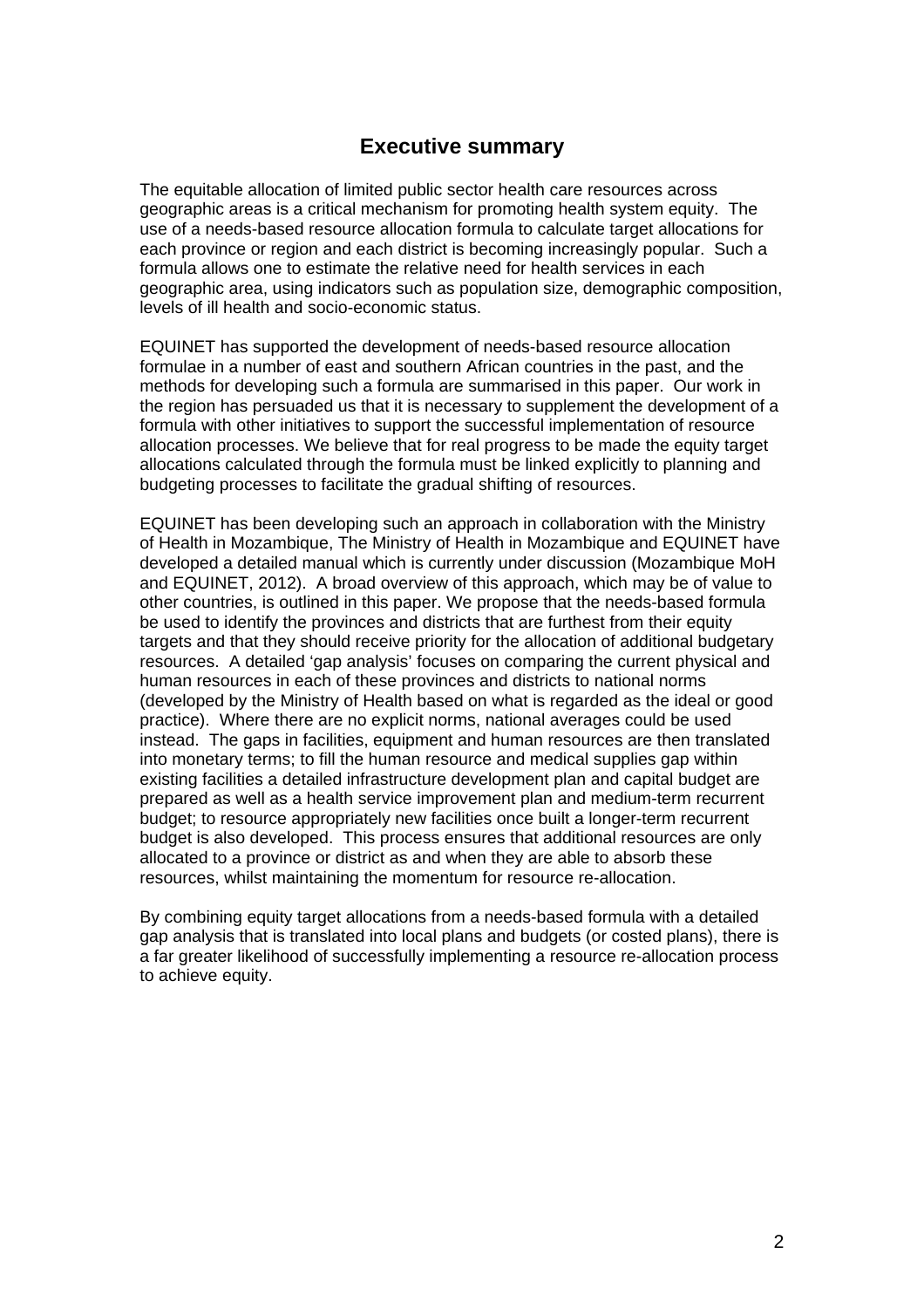# **1. Introduction**

A key element of promoting health system equity is ensuring that available resources for health care are allocated equitably across geographic areas. Ministries of health generally have control over how government funds made available for the health sector are distributed among provinces or regions and districts. In more decentralised systems, where provinces have varying degrees of control over determining their own health budgets, the provincial office of the Ministry of Health at least has control over the distribution of resources to districts. Increasingly, with the advent of sector-wide approaches and direct budget support, ministries of health are also able to influence the distribution of donor funding. Unless explicit attention is given to equitable allocation of resources, most low- and middle-income countries (LMICs) allocate budgets between provinces and districts on a historical basis. Generally, this means that each year's budget is simply the previous year's budget with an adjustment for inflation (or by the increase in the overall health budget). This entrenches historical inequities in the distribution of health services across geographic areas.

A growing number of countries have introduced needs-based resource allocation formulae to guide the determination of budgets for provinces and districts to break this historical inertia. The first country to adopt this approach was England, with the goal of achieving "equal opportunity of access to health care for people at equal risk" (Department of Health and Social Security, 1976: 2). Since then, many other countries have followed this lead and developed their own resource allocation formulae.

Over the past decade EQUINET has supported a number of east and southern African countries to develop and implement such an approach (McIntyre *et al.* 2001; HEU and CHP, 2003; Namibian MoH and WHO, 2005; Semali and Minja, 2005; Chitah and Masiye, 2007; McIntyre *et al.* 2007; Chitah, 2010). Our experience with this work is that the development of a needs-based formula and establishment of equitable resource allocation targets are not sufficient in themselves. They need to be supported by additional strategies to facilitate implementation of resource redistribution.

This report provides an overview of how to develop a needs-based formula and how to integrate this with the planning and budgeting process in order to strengthen the implementation of equitable resource allocation, based on the EQUINET experience. It is intended to provide policy makers and Ministry of Health officials with clear guidance on how to initiate and implement equitable resource allocation approaches. Table 1 overleaf provides a glossary of the terms used in the report.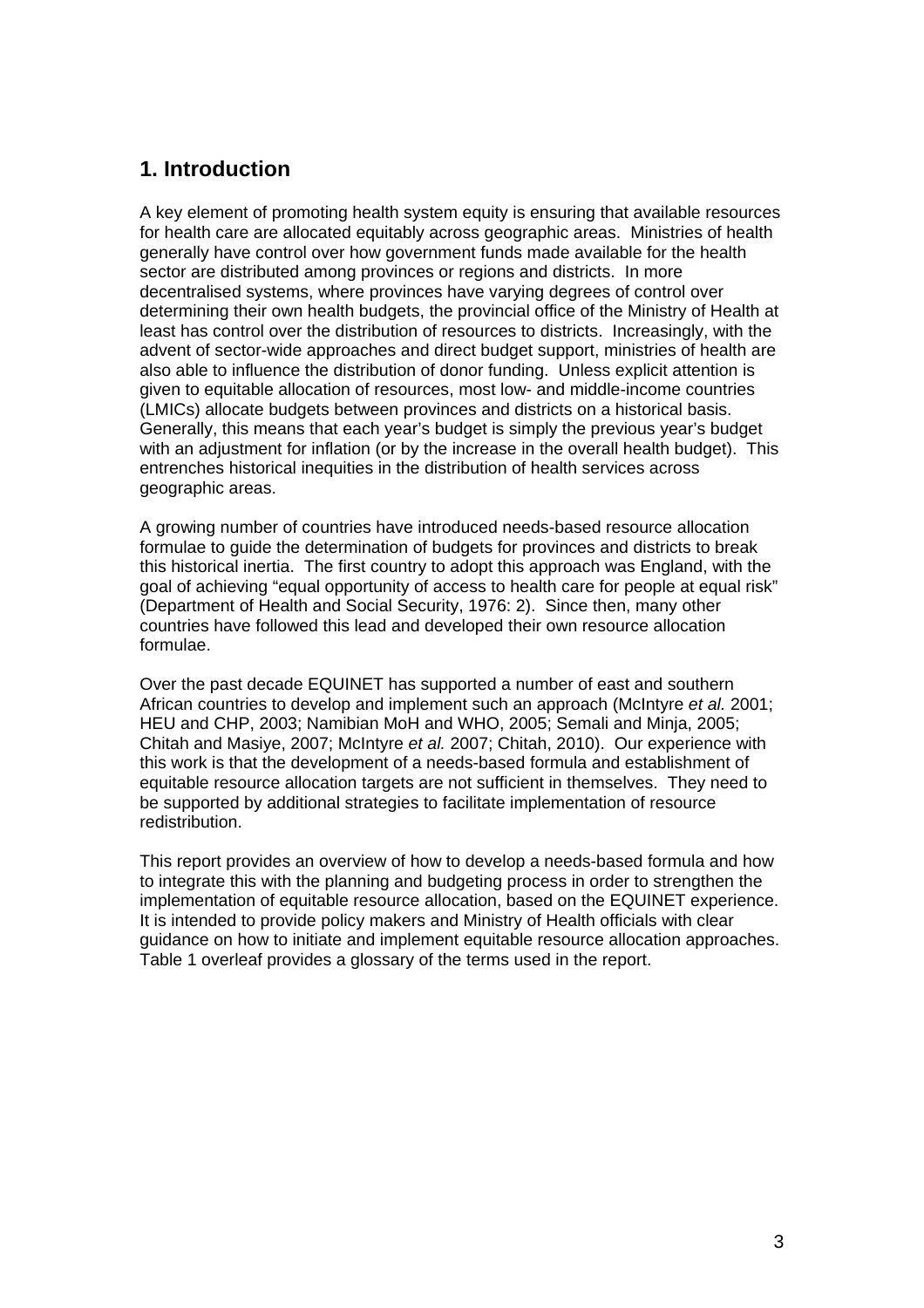### **Table 1: Glossary of terms used in report**

| Absorption capacity                            | Ability of a health facility or a health district to use increased<br>financial resources in an effective way (e.g. by attracting<br>additional staff)                                                                 |
|------------------------------------------------|------------------------------------------------------------------------------------------------------------------------------------------------------------------------------------------------------------------------|
| Composite index                                | An index consisting of a number of different variable<br>combined to make a single index                                                                                                                               |
| Deprivation                                    | Disadvantage in terms of social or material conditions relative<br>to others in society                                                                                                                                |
| Medium-Term<br>Expenditure<br>Framework (MTEF) | A three-year budget that allows for planning over a longer<br>time frame than just the upcoming financial year. It presents<br>information for the next financial year as well as the following<br>two financial years |
| Morbidity                                      | Illness, presence of disease or poor health                                                                                                                                                                            |
| Needs-based                                    | Based on indicators that reflect need for health care within a<br>particular geographic area                                                                                                                           |
| Normalised                                     | Calculating how many times more need each district (or area)<br>has compared to the best-off district (or area)                                                                                                        |
| Per capita                                     | Per person                                                                                                                                                                                                             |
| Recurrent budget                               | Budget for expenses that are incurred on an ongoing basis<br>(e.g. for salaries, medical supplies, water and electricity, etc.)                                                                                        |
| Risk-adjusted                                  | Adjustment for the likelihood or risk of requiring health care                                                                                                                                                         |
| Utilisation rate                               | Rate at which health services are used (e.g. average number<br>of outpatient visits per person per year or average number of<br>inpatient admissions per 1,000 people)                                                 |

# **2. Needs-based resource allocation formulae**

# **2.1 Indicators of need most frequently included in formula**

The purpose of a needs-based (sometimes called risk-adjusted) resource allocation formula is to ensure that public (and potentially also donor) funds for health care are allocated across geographic areas based on the relative need for health care in each area. Indicators most widely used to measure relative need for health services in a specific geographic area are:

- population size;
- demographic composition (young children, the elderly and women of childbearing age tend to have a greater need for health services than other population groups do);
- levels of ill health, with mortality rates usually being used as a proxy for morbidity; and
- socio-economic status, since there is a strong relationship between ill health and low socio-economic status and the poor are most reliant on publicly funded services.

Some countries also adjust for the difference in the cost of providing health services in different areas. In certain high-income countries, this adjustment relates to urban areas – in England, for example, the higher cost of employing staff in London is taken into account. In some LMICs, a similar adjustment is made for the higher cost of providing care in remote rural areas. There is now a substantial literature on the appropriateness and impact of different indicators of need, on which this report draws.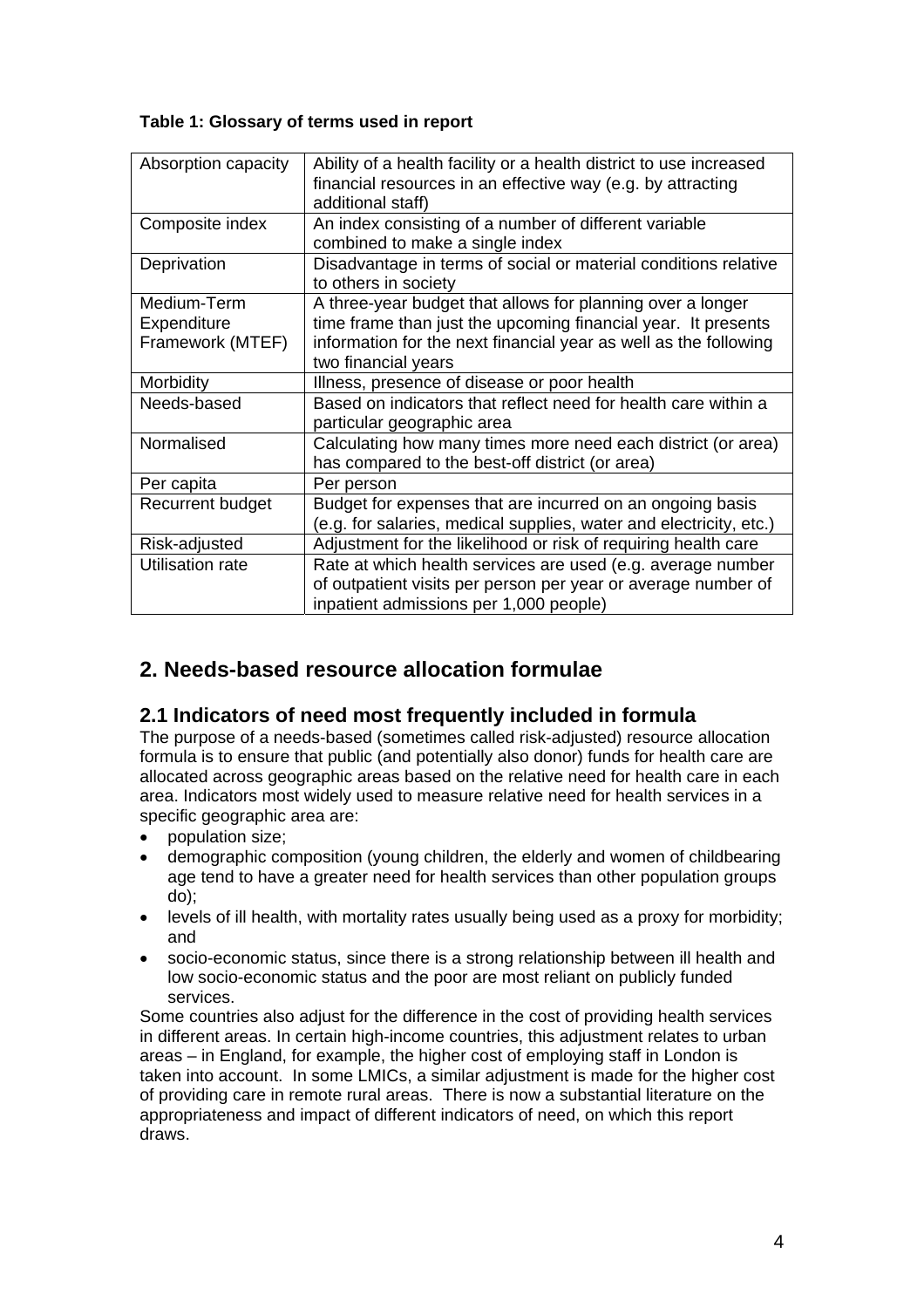The challenge in the African context has been the lack of data on the different possible components for a resource allocation formula. In particular, there is frequently no accurate data on age-sex utilisation patterns nationally and poor death reporting. As can be seen from *Box 1*, many countries do not adjust for the demographic composition in different geographic areas. In addition, instead of including overall standardised mortality rates (as was done in England), other mortality indicators such as infant mortality rates (IMR), under-five mortality and/or maternal mortality rate (MMR) that can be accurately determined through household surveys such as the Demographic and Health Survey (or in some instances, may be available from the census) are used. In the past, EQUINET has contributed to the development of composite, multi-variable indices of socio-economic deprivation for inclusion in needs-based formulae, given that there is a strong relationship between low socio-economic status and high morbidity and mortality, and hence the need for health care. Such composite indices can be calculated from many household surveys and provide a basis for weighting the population in each geographic area by some additional indicator of the relative need for health care across areas.

#### **Box 1: Overview of resource allocation formulae in east and southern African countries**

### **Mozambique**

Initially Mozambique used a formula that reflected health service demand rather than need. The Ministry of Health is discussing the proposals for a new formula for the allocation of resources between provinces and districts (Mozambique MoH and EQUINET, 2012). The formula under discussion includes: population size, demographic composition, infant mortality and population density (as an indicator of the differential cost of delivering health care in sparsely populated areas).

### **Namibia**

Namibia adopted a formula that incorporated population size, demographic composition and level of deprivation (with the indicators included in the deprivation index being ownership of various assets, access to electricity, source of drinking water, type of toilet facility and type of flooring material in the home).

### **Tanzania**

Tanzania has used a resource allocation formula that includes population size, the under-five mortality rate, extent to which area is rural (assessed by the mileage that health facility vehicles have to travel to provide services) and the poverty level.

### **Zambia**

The resource allocation formula used in Zambia is based on population size, indicators of the burden of disease and level of deprivation (with the indicators included in the deprivation index being ownership of various assets, type of housing material, access to electricity, type of toilet facility, water source, distance to food markets, distance to primary school and distance to public transport, poverty headcount and illiteracy rates).

### **Zimbabwe**

Zimbabwe developed a formula based on population size, various morbidity and mortality rates (IMR, MMR and tuberculosis incidence rate) and an indicator of socioeconomic status (availability of grain per capita).

*Source:* Semali and Minja (2005); McIntyre *et al.* (2007).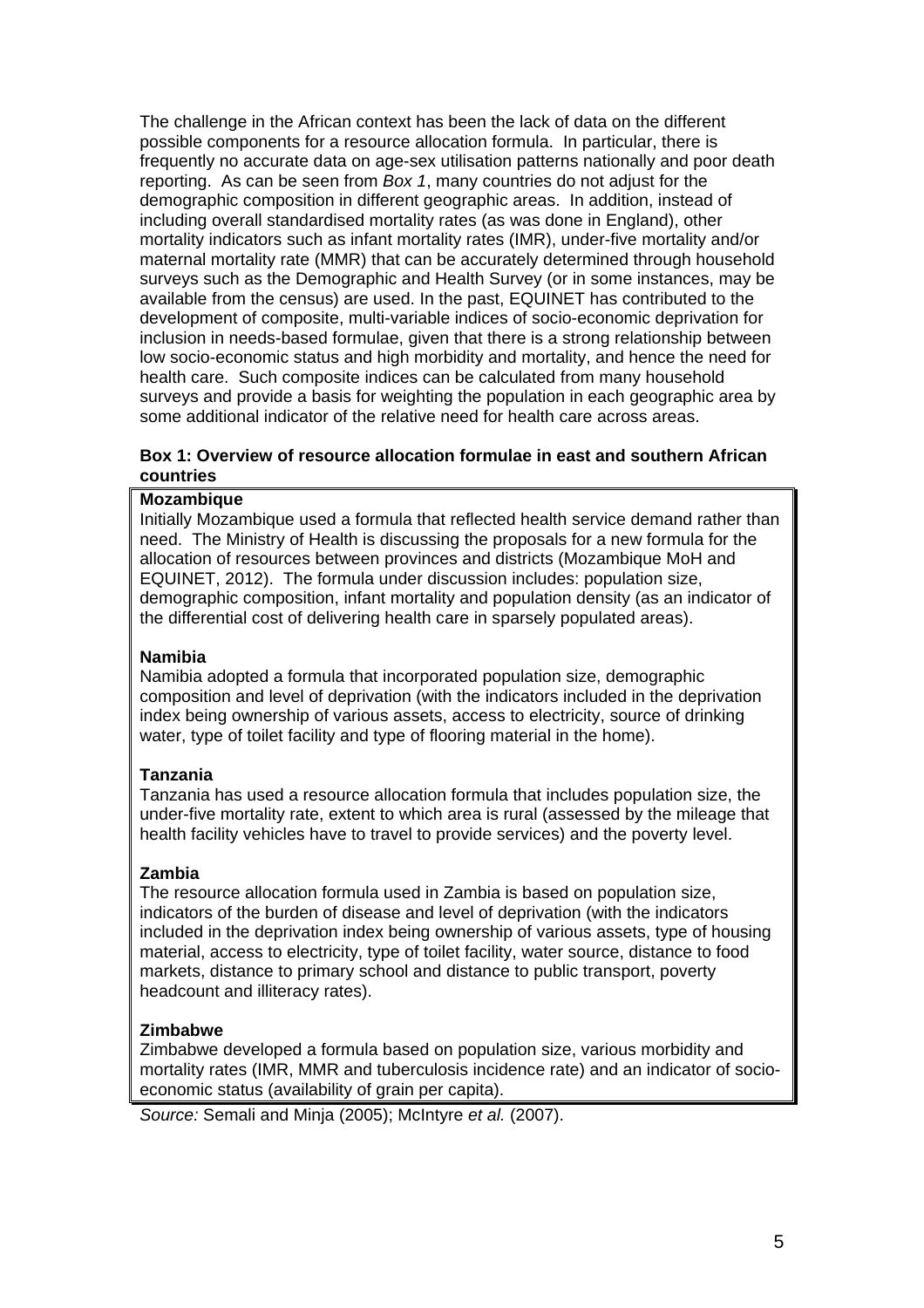# **2.2 Calculating the needs-based formula**

Irrespective of which indicators of need are incorporated within the resource allocation formula, the basic calculations are similar. If one is allocating health care resources from a central level across different provinces, the size of the population within each province is the first and most important indicator of need to take into account. If one only uses this indicator, it implies that a province that has 23% of the total population would need 23% of total health care resources. Essentially, this is a measure of the **relative** need for health care in each province.

The population size of each province can be weighted for its demographic composition by using **national** age-sex utilisation rates. Essentially, the number of people within each age-sex group in that province is multiplied by the **national** average utilisation rate for that group. It is important to note that one does **not** use the actual utilisation rates for that province. Utilisation within a particular province is influenced by the availability of health facilities and staff and does not necessarily reflect **need** for health care within that province. For example, a province may have very high numbers of young children and old people who tend to require more health care than working-age adults relative to other provinces do. If the province has relatively few facilities and health workers it may have relatively low utilisation rates. By weighting a province's age-sex disaggregated population by **national** utilisation rates, one can estimate what that province's utilisation rates could (or should) be if all people had comparable access to health care irrespective of where they live. An example of the actual calculation process is provided in *Box 2* below.

### **Box 1: Overview of resource allocation formula calculations**

### **Steps in weighting population for demographic composition**

- 1. Determine age-sex groups appropriate to country context (generally need to at least distinguish between young children, the elderly, women of childbearing age and the rest of the population)
- 2. Obtain current population size in terms of these age-sex groups for each area
- 3. Obtain estimates of the national average utilisation rate of outpatient services for each group (generally this has to be derived from a household survey). If such data are not available for your specific country, you can use information from a comparable country (e.g. within the same region and similar national income level).
- 4. Normalise the utilisation rates, i.e. identify the age-sex group that has the lowest utilisation rate and divide the utilisation rate of all other groups by the lowest utilisation rate. For example, in *Table A.1 in Appendix 1*, females in the 5-14 year age group have the lowest utilisation (an average of 1.17 outpatient visits per person per year). Thus, the normalised utilisation rate for females in the 0-4 year age group is 3.63 (4.25 / 1.17) visits per person per year.
- 5. Calculate the weighted population for each age-sex group by multiplying the population in that group in that area by the normalised utilisation rate for that group. For example, for females aged 0-4 years in Province A, the weighted population is 518,863 (142,840 \* 3.63).

### **Steps in weighting population for differential mortality**

- 1. Obtain the selected mortality rate (e.g. IMR) for each province
- 2. Normalise the IMRs, i.e. identify the lowest IMR and divide the IMR of all other provinces by the lowest IMR. For example, in *Table 2*, Province B has the lowest IMR (of 79.2 per 1,000 live births). Thus, the normalised IMR for Province A is 1.11 (88 / 79.2)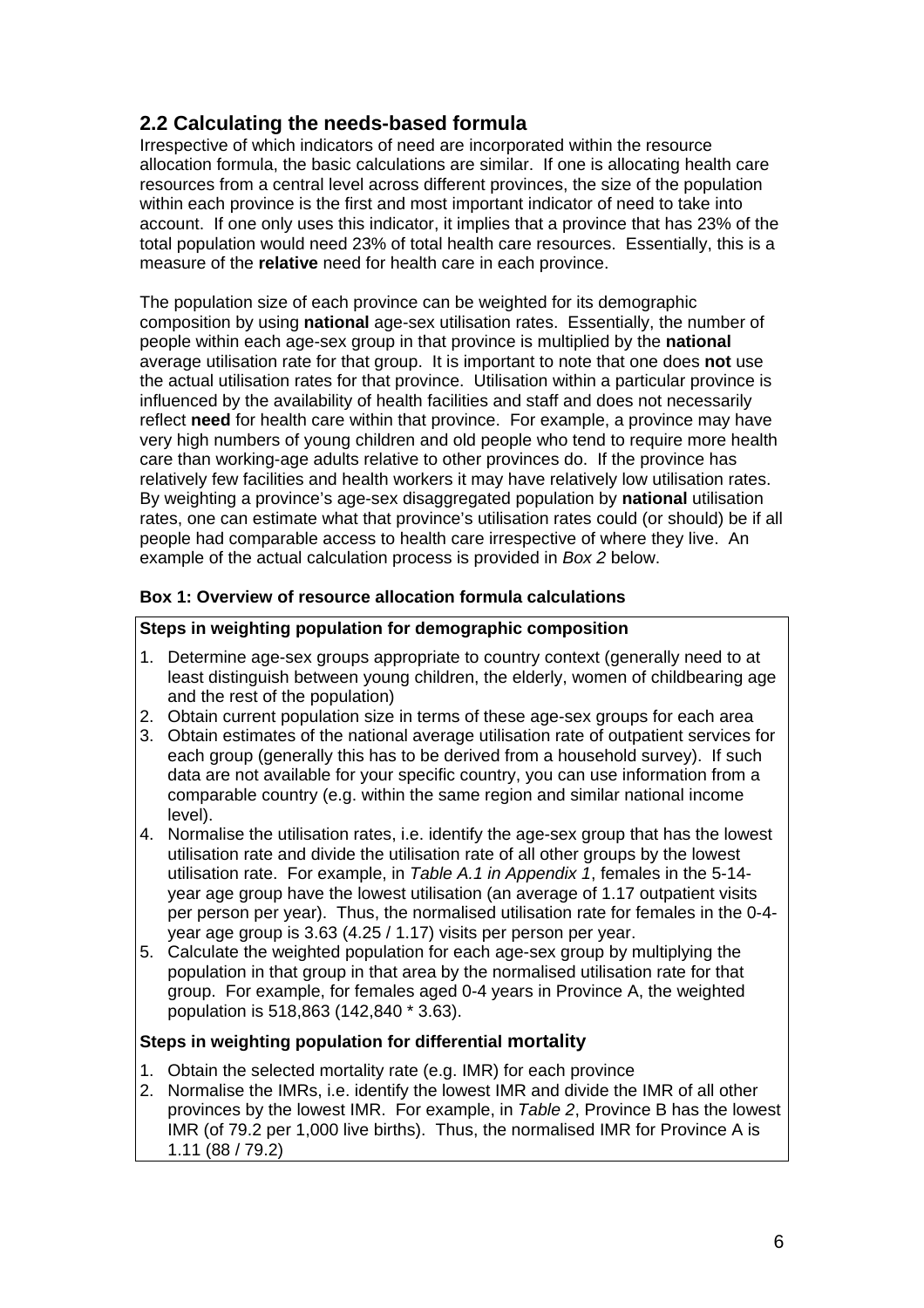3. Multiply the age-sex weighted population by the normalised IMR in each province (e.g. for Province A, the population weighted for both age-sex composition and  $IMR$  is 3,083,793  $*$  1.11 = 3,428,168).

|                   | Age-sex weighted |            | <b>Normalised</b> | <b>Population weighted</b> |
|-------------------|------------------|------------|-------------------|----------------------------|
|                   | population       | <b>IMR</b> | <b>IMR</b>        | age-sex & IMR              |
| <b>Province A</b> | 3 083 793        | 88,0       | 1,11              | 3 4 2 8 1 6 8              |
| ll Province B     | 3782047          | 79,2       | 1,00              | 3782047                    |
| <b>Province C</b> | 9 615 764        | 89,2       | 1,13              | 10 834 133                 |
| ll Province D     | 9 266 9 29       | 89,7       | 1,13              | 10 494 949                 |
| <b>Province E</b> | 3 888 129        | 82,5       | 1,04              | 4 0 5 3 6 5 4              |
| <b>Province F</b> | 3 0 64 9 62      | 84,3       | 1,06              | 3 262 814                  |

#### **Table 2: Calculations for weighting population for mortality**

The equity target allocation is then calculated as each province's percentage share of the total weighted population (e.g. for Province A, the percentage share for population weighted by age-sex composition and IMR is 9.56%, which is 3,428,168 divided by the national weighted population of 35,855,766). *Table 3* shows the equity target allocation for each province if a purely population-based formula was used, if the population was weighted for demographic composition and if the population was weighted for both the demographic composition and the infant mortality rate (IMR), and compares these to the current budget allocation.

|                   |                       |                        | Age-sex weighted | <b>Population weighted</b> |
|-------------------|-----------------------|------------------------|------------------|----------------------------|
|                   | <b>Current budget</b> | <b>Population only</b> | population       | age-sex & IMR              |
| ll Province A     | 13,91%                | 9,38%                  | 9.43%            | 9,56%                      |
| ll Province B     | 12,86%                | 11,45%                 | 11,57%           | 10,55%                     |
| Il Province C     | 18,96%                | 29,62%                 | 29,40%           | 30,22%                     |
| ll Province D     | 24,61%                | 28,32%                 | 28,34%           | 29.27%                     |
| <b>Province E</b> | 21,46%                | 12,13%                 | 11,89%           | 11,31%                     |
| ll Province F     | 8,20%                 | 9,09%                  | 9,37%            | 9,10%                      |

**Table 3: Current inter-provincial distribution of the budget and equity target shares based on different formulae** 

The same approach (of normalising the variable of interest and multiplying the weighted population by the normalised variable) can be used if including other variables in the needs-based resource allocation formula.

A similar approach applies to the inclusion of an indicator of the distribution of ill health across provinces. It takes into account the fact that some provinces may have relatively greater levels of ill health requiring health services (e.g. a higher incidence of malaria, HIV, TB etc.) than other provinces have. As indicated previously, mortality rates are often used as a proxy indicator of levels of ill health or morbidity. As shown in *Box 2*, these mortality rates are 'normalised' before being included within the calculation. As mortality is not a precise proxy of morbidity, it is helpful to also include an indicator of socio-economic status differentials across provinces, given that socio-economic status and ill health are closely related.

The different indicators of need for health care (e.g. mortality and socio-economic status) are given a weight. For example, the mortality indicator may be given a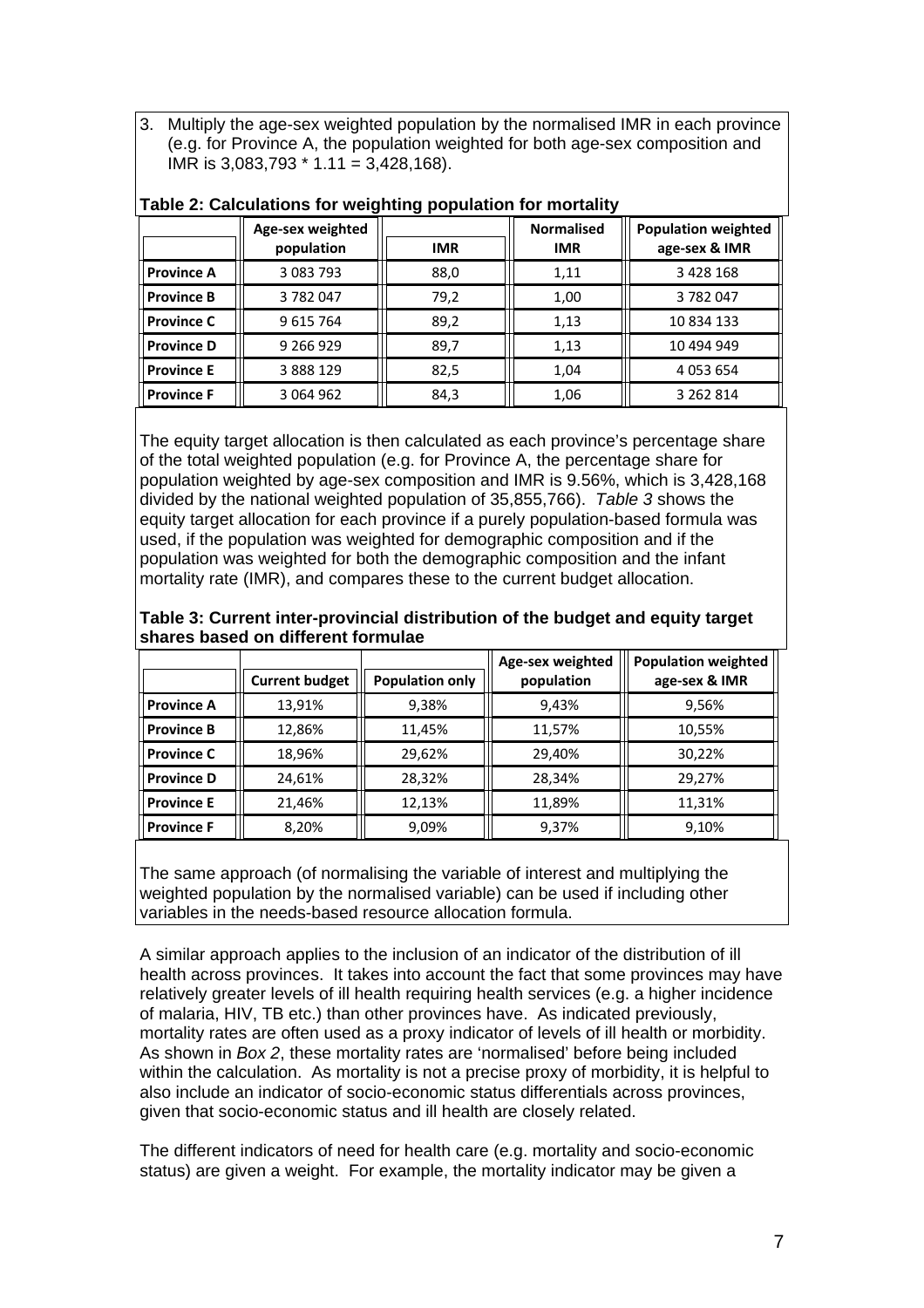weight of 0.1 or 0.2, in order not to skew resource allocation too heavily across geographic areas. For example, if two provinces have the same population size, but Province A has an IMR of 100 per 1,000 live births and Province B has an IMR of 50 per 1,000 live births, would it be appropriate to allocate twice the amount of resources to Province A than to Province B? While it is important to take into account differences in the burden of illness across geographic areas, mortality indicators cannot be applied mechanistically as it could lead to nonsensical and unrealistic resource allocation patterns. This is why weights of less than 1 are applied to these indicators.

However, there is no golden rule on what these weights should be. Determining the weighting for specific indicators of need is essentially a policy decision and should be given careful consideration and be subject to extensive discussion.

## **2.3 Managing the development of a needs-based formula**

Resource allocation across geographic areas is a political process and can often be controversial. The process must be carefully managed (see *Box 3* for key management strategies).

### **Box 3: Summary of key process management strategies**

As efforts to re-allocate public sector health care resources are a political process, it is useful to summarise key strategies for successfully managing the process. Based on our experience, we put forward the following tips for managing this process:

- Before embarking on developing a resource allocation formula, discuss the problem of inequities in the distribution of resources among provinces, regions and districts with all key stakeholders. Secure their support for moving towards a more equitable distribution of public sector health care resources, distribution based on the relative need for health services in each geographic area.
- Discuss the full range of possible indicators of need for health services with stakeholders to identify which indicators should be included in the formula within your country. Explore the potential advantages and disadvantages of each indicator and seek stakeholders' views on which indicators are regarded as relevant and important within your country context and the reliability of data for each indicator.
- Also discuss possible weights to assign to each indicator incorporated in the formula.
- Only at this point should data for each indicator be compiled and equity targets based on the agreed formula calculated. It is important to undertake sensitivity analyses (i.e. to calculate the equity targets using a range of different weights for different indicators in the formula) to present the implications of different formulae in a transparent manner. It is best to present this information in graphical form (such as in *Figure 1*).
- These results should then be presented to key stakeholders as a basis for agreeing on a final formula. It is likely that discussion will be heated at this point, as stakeholders become fully aware of the impact of the formula for their budgets. While compromises will be necessary, it is important to remind stakeholders of their support for promoting an equitable allocation of resources. At a minimum, equity targets should be based on the size of the population in each geographic area.
- At this stage, it is also important to agree on the pace of change. It may be necessary to agree that no area will receive a real budget cut, but it is important to secure agreement that any increases in the overall budget for health will be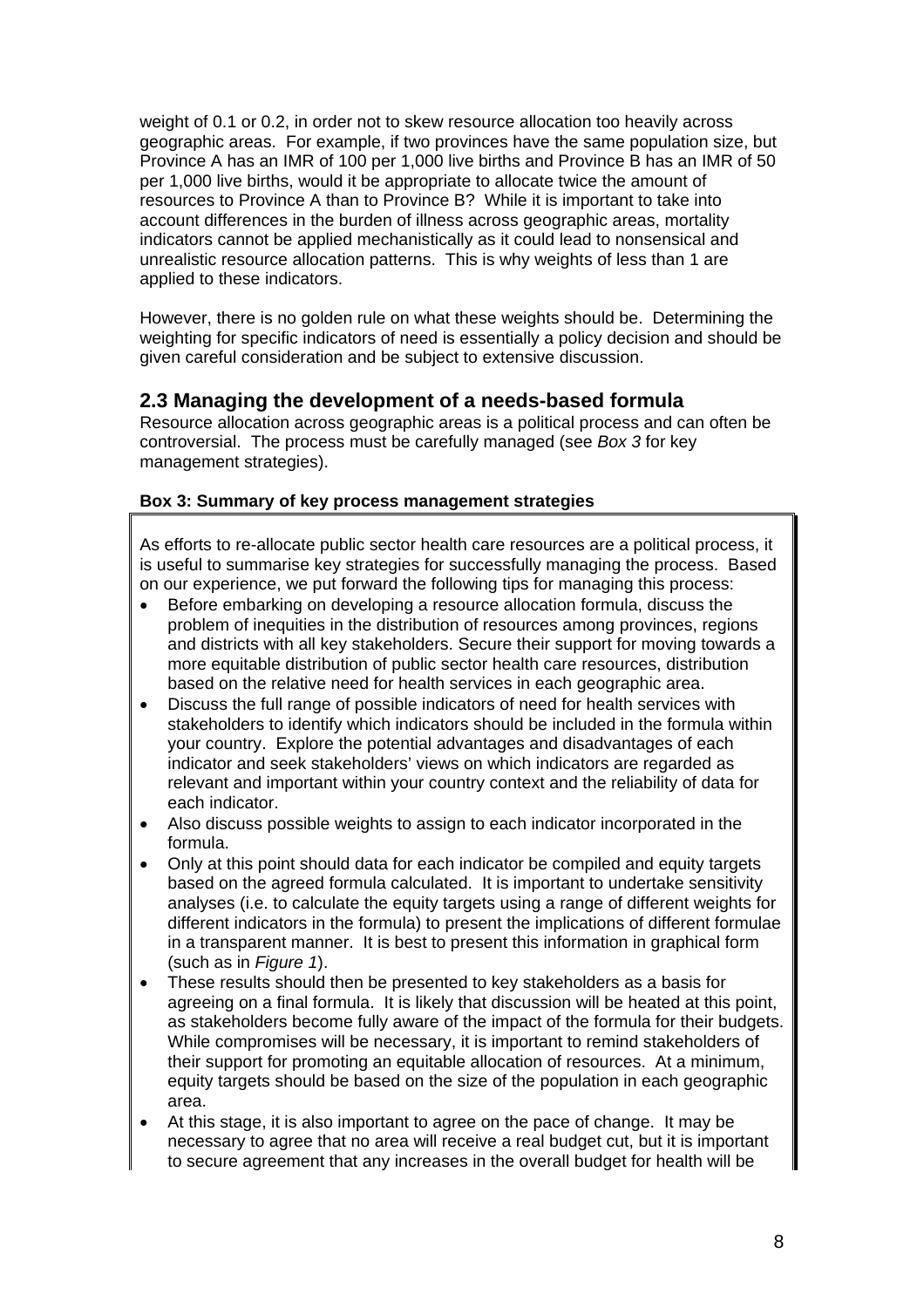directed to provinces, regions and districts that are currently underfunded, with priority going to those areas that are furthest from their equity target.

 It is essential for a commitment at national level to support provinces or regions and districts to absorb any increases in budget allocations. If resources are not effectively absorbed in the resource re-allocation process, there will be mounting resistance to the process.

Before developing a specific formula it is useful to engage with key stakeholders, particularly senior managers at provincial and district level. An important first step is to achieve consensus on the principle that resources should be equitably allocated, i.e. that resources should be allocated to geographic areas based on each area's relative need for health services. The next step is to discuss with these stakeholders potential indicators of need that could be included in the formula and the relative weights to be given to different indicators. Thereafter, data can be compiled and different versions of a needs-based formula calculated so that their implications can be scrutinised.

There is likely to be considerable debate among stakeholders as to the most appropriate formula. Sometimes, stakeholders may argue for the inclusion of indicators that would particularly favour their area. There will certainly be efforts by those who stand to lose the most to minimise the impact of a resource allocation formula on their province or district. Very often this takes the form of stakeholders challenging the reliability of data for indicators that they would prefer not to be included in the formula (e.g. they may argue that IMR estimates are inaccurate). If this occurs, it is useful to suggest simply using population size initially, and including other measures of need at a later stage as data quality for these indicators improve. As noted by Cooper (1975): "In the absence of any reliable or accepted indicator of need, per capita equality would appear a more rational goal than the perpetuation of historical chance". In addition, as *Figure 1* indicates, population size is the most important component of the formula, particularly if relatively low weights are placed on the additional indicators of need.



**Figure 1: Illustrative alternative formulae for allocating resources across eleven provinces**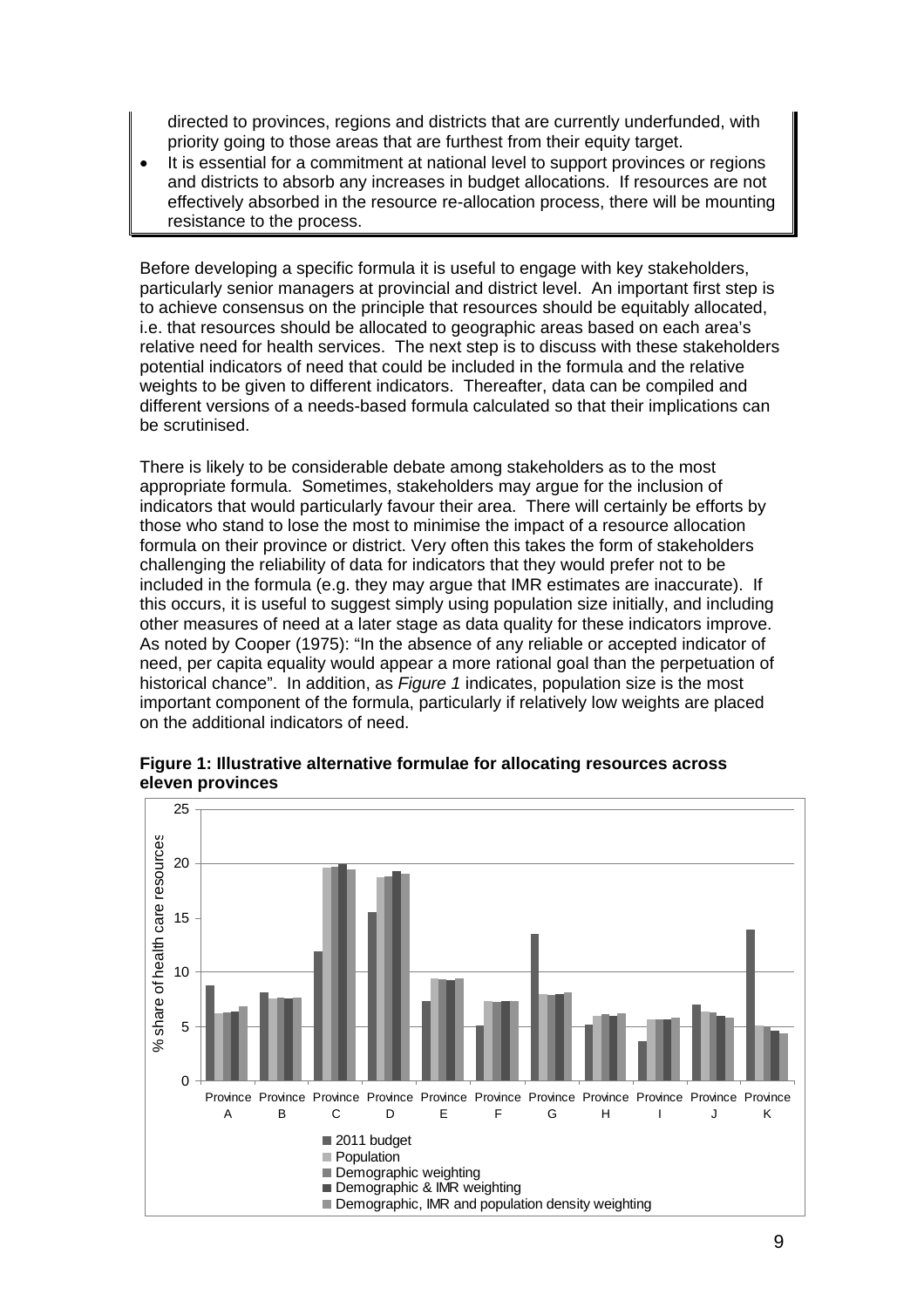The equity share target changes only marginally with the addition of more indicators of need. Population size would indicate the direction of changes in resource allocation; it is only when allocations are near the equity target that the inclusion of other indicators of need in the formula becomes important.

### **2.4 Managing the re-allocation process and pace of change**

Once the formula has been agreed, the process of resource re-allocation (or moving from current budget allocations to the equity target allocations calculated through the formula) must be carefully managed. It is not possible for individual provinces or districts to cope with large annual budget increases or decreases. To avoid unmanageable annual budgetary changes, England set a ceiling of 5% real growth in budget over the previous year's allocation and a floor of a 2.5% reduction in real budgets (Department of Health and Social Security, 1976).

Despite these quite constrained annual changes, England managed more or less to achieve its equity target allocations over a ten-year period. One reason for this was that the distance between the existing budget allocations and the equity targets was far smaller than is the case in most low- and middle-income countries. Equally important was that the overall **real** health budget was increasing over this ten-year period. This meant that the budgets of relatively over-resourced areas did not have to be reduced in absolute terms. Instead, their real budgets were kept constant over this period (i.e. they received their previous year's budget plus an adjustment for inflation). The additional resources made available in the overall health budget were allocated to increase the budgets of relatively under-resourced areas. This reduced opposition to the needs-based resource allocation process as better-off areas did not feel that the public sector health authorities were robbing Peter to pay Paul. Wherever possible, it is best not to reduce the real budget of a district or province.

In low- and middle-income countries, the magnitude of the necessary changes to reach the equity targets is far greater than they were in England. The approach generally adopted in such cases is to phase in the resource re-allocation over several years (e.g. over a five- or ten-year period). *Figure 2* indicates what the annual equity targets would be if the resource redistribution process were to be implemented over a five-year period in an illustrative country.



#### **Figure 2: Illustrative budgets if inter-provincial resource redistribution phased in over a five-year period**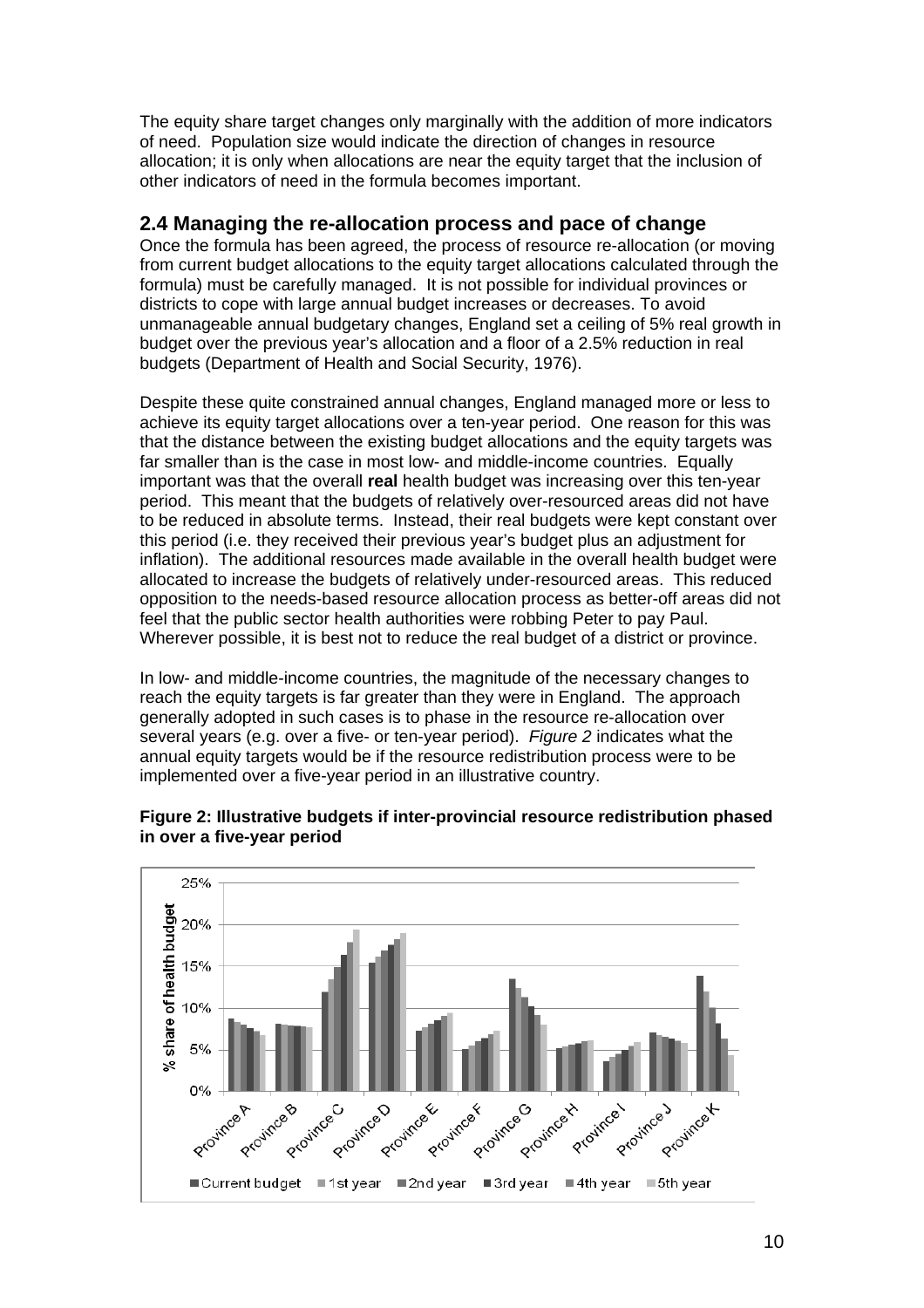It indicates that the annual budgets of some provinces, particularly Province C and Province K, would need to change quite dramatically if resources were redistributed over a five-year period and that a ten-year (or even longer) phasing-in period is likely to be much more feasible. A key factor that will influence the pace at which resources can be redistributed is whether the overall budget for health care is increasing. If it is, budget cuts may not need to be imposed on areas such as provinces G and K.

Another factor that will influence the pace of change is the ability of health services to absorb budgetary changes. Inequities in budgetary allocations reflect inequities in the distribution of health facilities and human resources. Thus, even if the recurrent budgets of relatively under-resourced provinces and districts were increased, they may not be able to absorb these resources as it takes time to recruit new staff or build new facilities.

EQUINET's experience of working with countries in the region to adopt equitable resource allocation processes has highlighted a need to move beyond simply developing a formula. Sometimes the magnitude of resource redistribution required to achieve equitable allocations appears overwhelming. Although policy makers have adopted a needs-based formula, implementation in the form of actual resource redistribution never really occurs. We believe that for progress to be made, the equity target allocations must be linked explicitly to planning and budgeting processes to facilitate the gradual shifting of resources. EQUINET has been developing such an approach in collaboration with the Ministry of Health in Mozambique (Mozambique MoH and EQUINET, 2012) and the next section illustrates this approach.

# **3. Linking resource allocation targets to planning and budgeting**

The key issue in making the link to planning and budgeting is not to use the equity targets produced by the needs-based formula in a mechanistic way. Provincial and district budgets should not simply be calculated based on the needs-based formula. Instead, the budget finally allocated should be based on carefully developed plans that demonstrate how resources would be used.

The equity targets are best used as an indicator of which provinces or districts are under-resourced. These areas should receive priority for the allocation of additional budgetary resources, with particular emphasis on those areas whose current budgets are furthest from their equity targets, based on realistic plans for absorbing resources (e.g. their ability to attract and retain additional staff).

It is necessary to get a good sense of what resources each of these provinces and districts can absorb within the next year (or next few years when a Medium-Term Expenditure Framework [MTEF] budget is used). A gap analysis can be undertaken to determine which provinces and districts are the most under-resourced. Such an analysis involves comparing current physical and human resources in these areas to national norms. Some health ministries have developed norms of what they regard as the ideal (e.g. facility to population ratios, staffing profile and equipment lists for each type of facility). Frequently, these norms are based on current resourcing in facilities that are regarded as good practice and by consulting experts (e.g. in directorates of human resources and infrastructure). If norms have not been established, national averages (e.g. of staff profiles in specific types of facilities) could be used.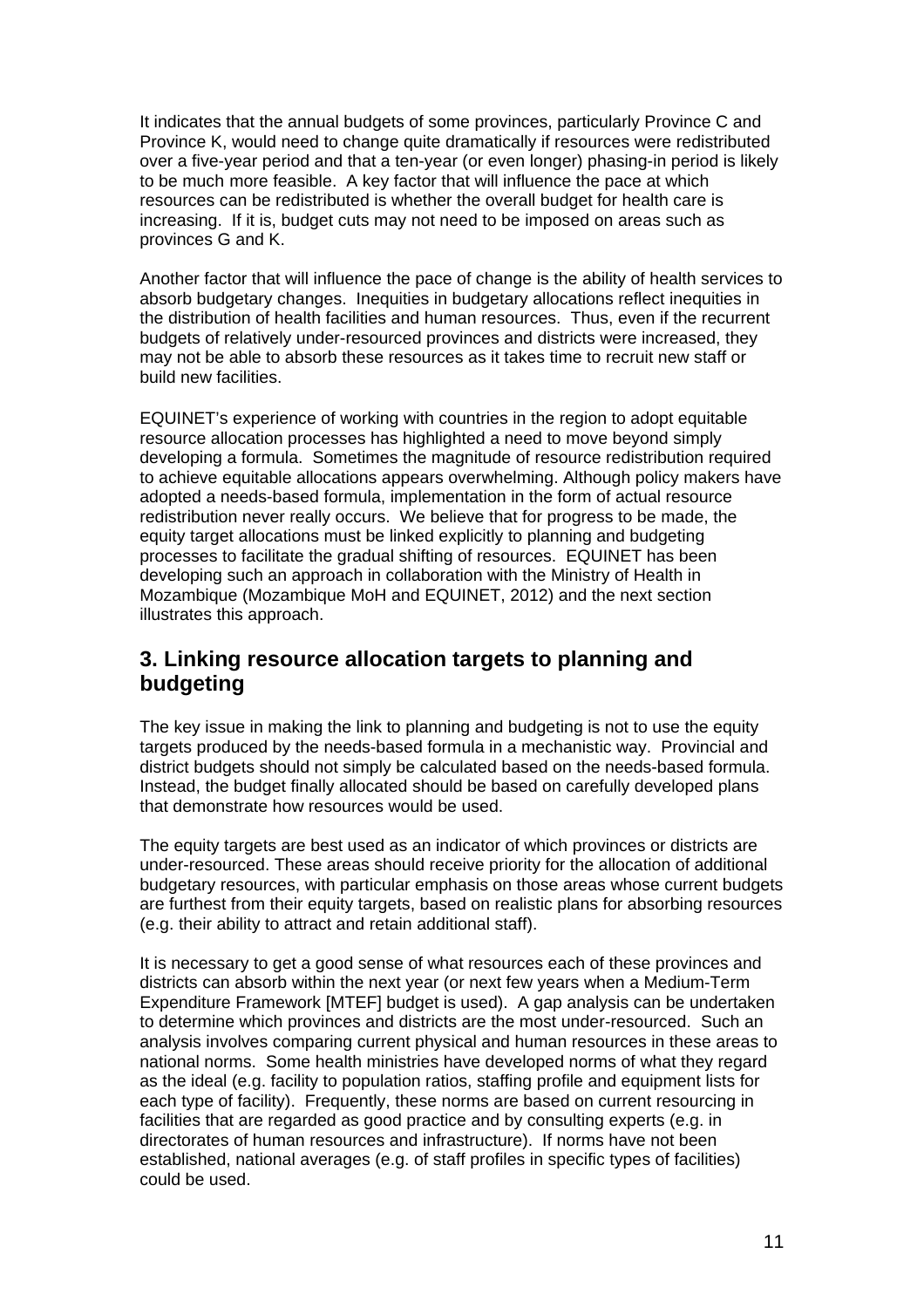# **3.1 Key data for the gap analysis**

The initial gap analysis may require the collection of a considerable amount of primary data if such data are not compiled through health information systems. Nevertheless, it is worth investing in compiling this data as they will provide the basis for a clear plan for how to use additional resources in currently under-resourced areas, and when costed, a well-justified budget. Once the initial data have been collected, regular updating is less resource intensive, particularly if the health information systems are adjusted to include these indicators in future.

The focus of the needs-based resource allocation formula is on the distribution of **recurrent** budgets, and so this is a key focus of the gap analysis. In many instances, however, a province's or district's ability to absorb increases in recurrent budgets is dependent on **capital** spending, particularly if the area has insufficient health facilities. We recommend that data be compiled on:

• The number of each type of health care facility (primary care facilities and hospitals) within each district and province. As each type of health facility has a standard number of hospital beds, the number of each type of facility also reflects the number of beds. This is then compared to national norms, which are frequently expressed in terms of facility to population ratios (such as those presented in *Table 4*), to identify whether new facilities are needed. Once again, these norms should not be mechanistically applied. For example, in a very sparsely populated area, more primary care facilities may be needed than the population norm suggests to ensure reasonable physical access. Requirements for new buildings must be supplemented with an assessment of the current state of existing facilities, in order to identify facilities that require renovation or major maintenance repairs. This component of the gap analysis can then be used to develop a medium-term infrastructure development plan and capital budget.

| <b>Facility type</b>       | <b>Catchment population</b> |
|----------------------------|-----------------------------|
| Rural health centre I      | $7,500 - 20,000$            |
| Rural health centre II     | $16,000 - 35,000$           |
| Urban health centre C      | $10,000 - 25,000$           |
| Urban health centre B      | $18,000 - 48,000$           |
| Urban health centre A      | $40,000 - 100,000$          |
| District hospital          | $50,000 - 250,000$          |
| Rural hospital             | $150,000 - 900,000$         |
| <b>Provincial hospital</b> | $800,000 - 2,000,000$       |

#### **Table 4: Example of facility norms for Mozambique**

*Source:* Mozambique Ministry of Health (2002).

- The number and condition of key items of equipment within existing facilities relative to national guidelines on equipment requirements in different categories of health facility (see *Table 5*). Depending on the cost of specific items of equipment, the need to purchase new equipment may inform the recurrent budget (for low-cost items) or the capital budget (for high-cost items).
- The number of each category of health personnel in each facility relative to national guidelines on staffing levels for different types of facilities (see *Table 4*) and for community-based services. This will generally constitute the largest component of additional recurrent budget requirements. For later years, it will be important to estimate the human resource requirements for the new facilities that have been built, so that as a capital project is completed, an adequate recurrent budget is available to make the facility immediately functional. This will also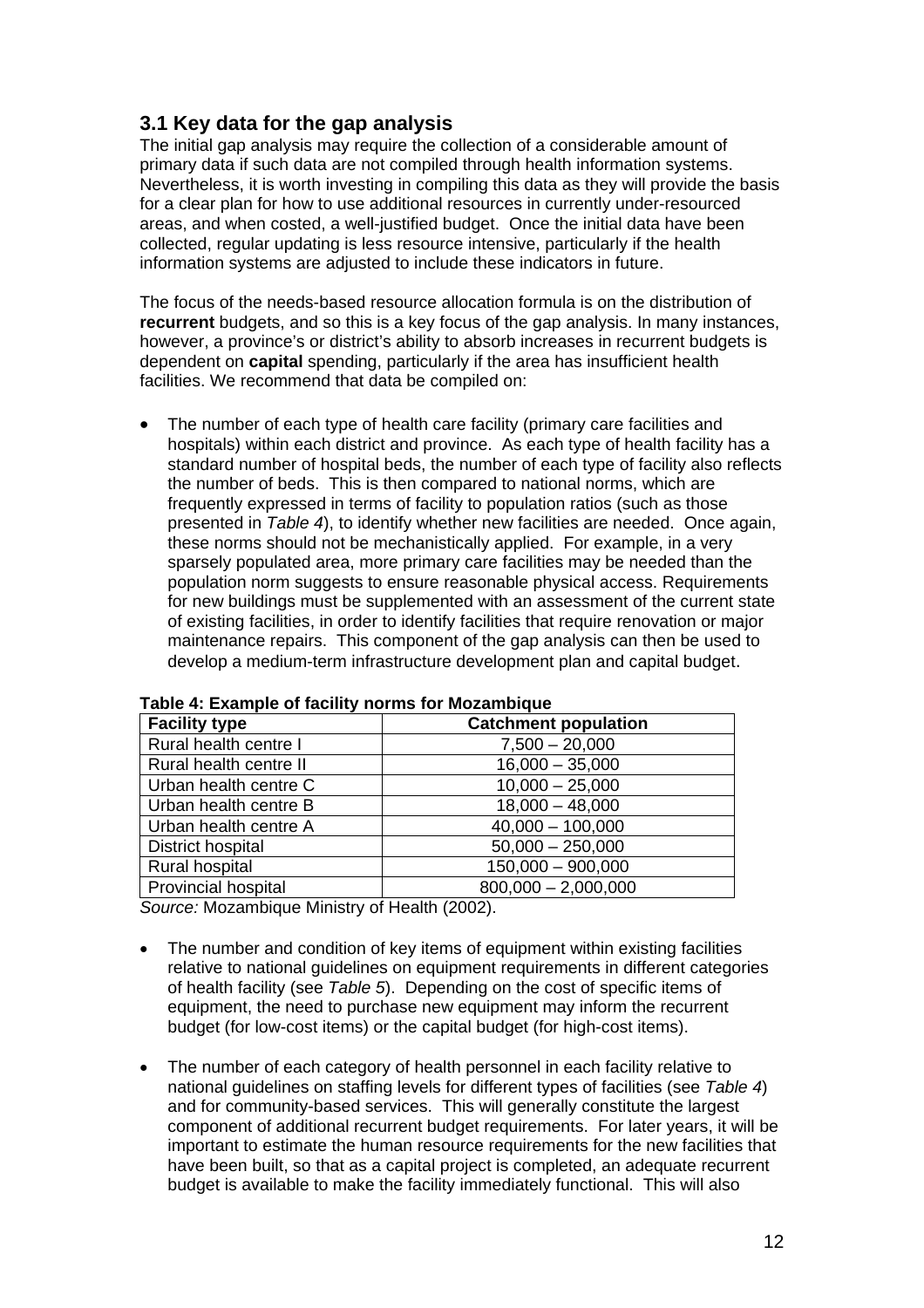require careful co-ordination between different directorates within a ministry (e.g. the finance section which undertakes the budget and the infrastructural development and human resources section).

| Table 5: Example of simplified equipment and staffing norms for facilities in |  |
|-------------------------------------------------------------------------------|--|
| <b>Mozambique</b>                                                             |  |

| Item                           | <b>Rural</b><br>health<br>centre l | Rural<br>health<br>centre II | <b>District</b><br>hospital | <b>Rural</b><br>hospital | <b>Unit Cost</b><br>(MZM) |
|--------------------------------|------------------------------------|------------------------------|-----------------------------|--------------------------|---------------------------|
| <b>Beds</b>                    | 6                                  | 64                           | 130                         | 130                      | 20 000                    |
| Electric fridges               | $\mathbf{1}$                       | 3                            | 6                           | 6                        | 14 000                    |
| Electric sterilisation system  | 1                                  | $\overline{2}$               | 4                           | 4                        | 40 000                    |
| <b>Measurement Devices:</b>    |                                    |                              |                             |                          |                           |
| Scales for infants             | $\overline{2}$                     | 4                            | 8                           | 8                        | 4 500                     |
| Scales for adults              | $\overline{2}$                     | $\overline{4}$               | 8                           | 8                        | 8 0 0 0                   |
| Sphygmomanometer               | $\overline{2}$                     | 3                            | 20                          | 20                       | 2 0 0 0                   |
| Auricular stethoscope          | $\overline{2}$                     | $\overline{\mathbf{4}}$      | 20                          | 20                       | 2 100                     |
| Pinard stethoscope             | 1                                  | 3                            | 6                           | 6                        | 1 100                     |
| <b>Clinical thermometers</b>   | 4                                  | 15                           | 25                          | 25                       | 120                       |
| Laboratory equipment:          |                                    |                              |                             |                          |                           |
| Microscope                     | 0                                  | 1                            | 1                           | 1                        | 45 000                    |
| <b>ELISA test device</b>       | 0                                  | 1                            | 1                           | 1                        | 25 000                    |
| Haematology device             | $\overline{0}$                     | 1                            | 1                           | $\mathbf{1}$             | 845 000                   |
| <b>Biochemistry device</b>     | 0                                  | 1                            | 1                           | 1                        | 784 000                   |
| CD4 cell count device          | 0                                  | 1                            | 1                           | 1                        | 28 000                    |
| Other equipment:               |                                    |                              |                             |                          |                           |
| Vacuum                         | $\overline{\mathbf{c}}$            | 4                            | $\overline{7}$              | $\overline{7}$           | 26 000                    |
| Resuscitator                   | $\overline{2}$                     | 6                            | 10                          | 10                       | 7 500                     |
| Oxygen kit                     | 1                                  | 3                            | 5                           | 5                        | 7 0 0 0                   |
| X-ray                          | 0                                  | 1                            | 1                           | 1                        | 1750000                   |
| <b>ECG</b>                     | $\overline{0}$                     | $\mathbf 1$                  | 1                           | 1                        | 19 000                    |
| Human resources:               |                                    |                              |                             |                          |                           |
| Doctor                         | 0                                  | $\mathbf 1$                  | $\overline{7}$              | 7                        | 217 035                   |
| <b>Nurse</b>                   | $\overline{0}$                     | $\overline{0}$               | 1                           | 1                        | 180752                    |
| MCH nurse                      | $\overline{0}$                     | $\overline{0}$               | 1                           | 1                        | 180752                    |
| General medicine technician    | 1                                  | 1                            | 3                           | 3                        | 72 384                    |
| Preventive medicine technician | 0                                  | 1                            | 1                           | 1                        | 72 384                    |
| Laboratory technician          | 0                                  | 1                            | $\overline{2}$              | $\overline{2}$           | 72 384                    |
| Radiology technician           | 0                                  | 1                            | $\overline{2}$              | $\overline{2}$           | 72 384                    |
| Pharmacy technician            | $\overline{0}$                     | 1                            | $\overline{2}$              | $\overline{2}$           | 72 384                    |

*Source:* Mozambique Ministry of Health (2002).

Once the gap in facilities, equipment and staff has been calculated, it can be translated into monetary terms using the cost of building each type of facility, cost of each item of equipment and the salaries of different categories of health personnel (see *Table 5*).

*Table 6* overleaf provides a simplified illustration of such a gap analysis, drawing together gap estimates from individual facilities in each sub-district.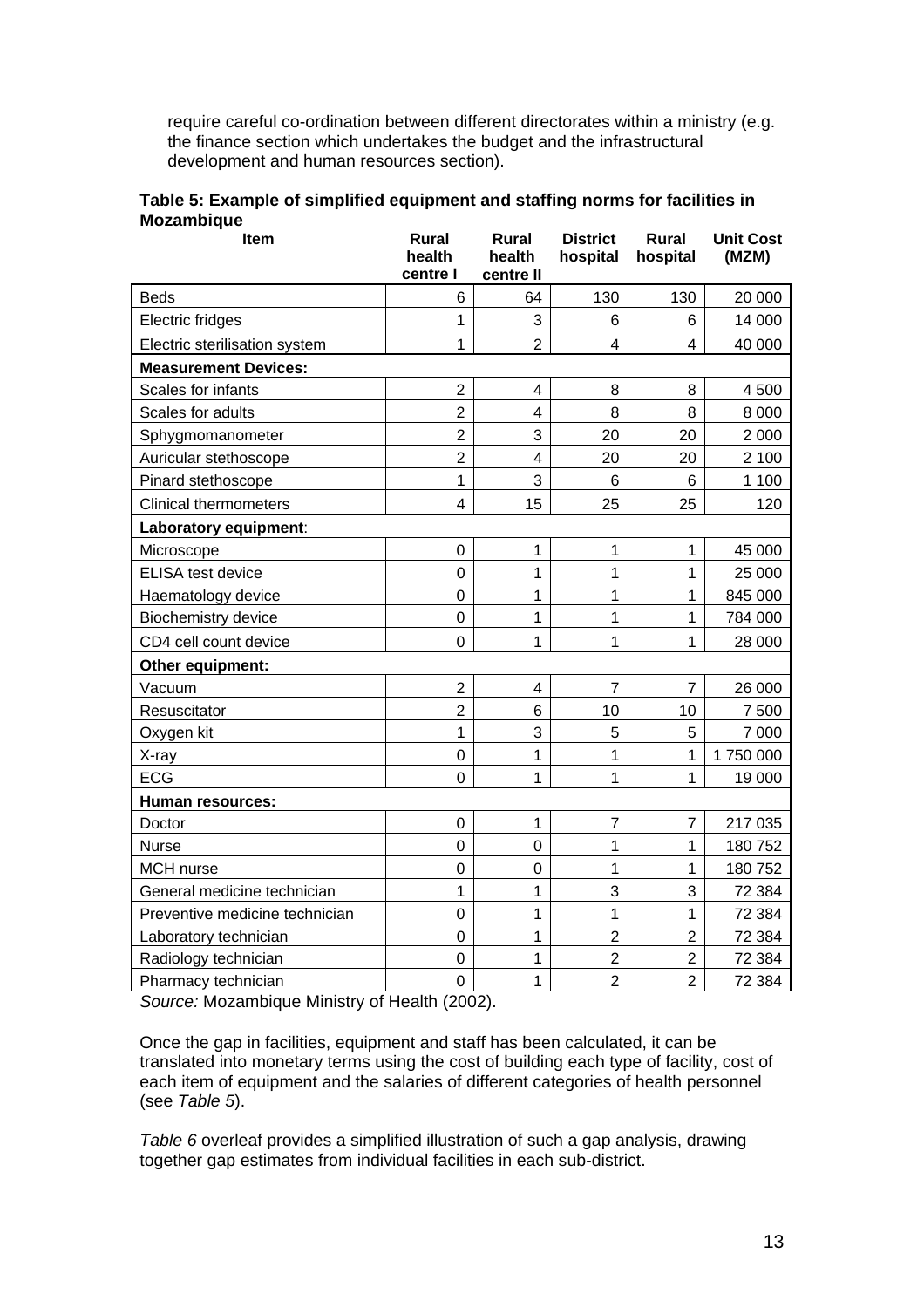### **Table 6: Simplified gap analysis for a district**

|                               | <b>Sub-district A</b><br><b>Sub-district B</b> |                |                  | <b>Sub-district C</b> |                                            | <b>Sub-district D</b> |                | <b>Total gap</b> | <b>Monetary</b><br>value of gap |                |
|-------------------------------|------------------------------------------------|----------------|------------------|-----------------------|--------------------------------------------|-----------------------|----------------|------------------|---------------------------------|----------------|
|                               | Existing                                       | Gap            | Existing         | Gap                   | Existing                                   | Gap                   | Existing       | Gap              |                                 | (MZM)          |
|                               |                                                |                |                  |                       | <b>Gaps related to existing facilities</b> |                       |                |                  |                                 |                |
| <b>Beds</b>                   |                                                | 36             |                  | 4                     |                                            | 4                     |                | 4                | 48                              | 960 000        |
| Electric fridges              | $\overline{0}$                                 | 3              | $\overline{0}$   |                       | $\overline{0}$                             | 1                     | $\overline{0}$ | 1                | 6                               | 84 000         |
| Electric sterilisation system | $\mathbf 0$                                    | $\overline{2}$ | $\mathbf 0$      | 1                     | $\overline{0}$                             | $\mathbf 1$           | $\mathbf 0$    | 1                | 5                               | 200 000        |
| <b>Measurement devices:</b>   |                                                |                |                  |                       |                                            |                       |                |                  |                                 |                |
| Scales for infants            | $\overline{2}$                                 | 2              |                  |                       | 1                                          | 1                     |                | 1                | 5                               | 22 500         |
| Scales for adults             | $\overline{2}$                                 | $\overline{2}$ |                  |                       | 1                                          | 1                     |                |                  | 5                               | 40 000         |
| Sphygmomanometer              | 4                                              | 0              | $\overline{0}$   | $\overline{2}$        | $\overline{0}$                             | $\overline{2}$        |                | 1                | 5                               | 10 000         |
| Auricular stethoscope         | 4                                              | 0              | $\mathbf 0$      | $\overline{2}$        | $\overline{2}$                             | $\overline{0}$        |                | 1                | 3                               | 6 300          |
| Pinard stethoscope            | 4                                              | 0              | $\mathbf 0$      |                       | 1                                          | $\overline{0}$        |                | $\mathbf 0$      |                                 | 1 100          |
| <b>Clinical thermometers</b>  | 10                                             | 5              | $\overline{0}$   | 4                     | 1                                          | 3                     | $\overline{0}$ | 4                | 16                              | 1920           |
| Laboratory equipment:         |                                                |                |                  |                       |                                            |                       |                |                  |                                 |                |
| Microscope                    | 1                                              | 0              | $\boldsymbol{0}$ | 0                     | 1                                          | $\mathbf 0$           | $\mathbf 0$    | $\mathbf 0$      | 0                               | $\overline{0}$ |
| <b>ELISA test device</b>      | $\overline{0}$                                 | 1              | $\overline{0}$   | $\overline{0}$        | $\overline{0}$                             | $\overline{0}$        | $\overline{0}$ | $\overline{0}$   |                                 | 25 000         |
| Haematology device            | $\overline{0}$                                 | 1              | $\overline{0}$   | 0                     | 0                                          | $\overline{0}$        | $\overline{0}$ | $\overline{0}$   |                                 | 845 000        |
| <b>Biochemistry device</b>    | $\overline{0}$                                 | 1              | $\mathbf 0$      | 0                     | $\mathbf 0$                                | $\overline{0}$        | $\mathbf 0$    | $\overline{0}$   |                                 | 784 000        |
| CD4 cell count device         | $\overline{0}$                                 | 0              | $\overline{0}$   | 0                     | $\overline{0}$                             | $\Omega$              | $\overline{0}$ | $\overline{0}$   | 0                               | $\Omega$       |
| Other equipment:              |                                                |                |                  |                       |                                            |                       |                |                  |                                 |                |
| Vacuum                        | $\overline{2}$                                 | $\overline{2}$ | 1                | 1                     | 1                                          | 1                     |                | 1                | 5                               | 130 000        |
| Resuscitator                  | 0                                              | 6              | $\overline{0}$   | $\overline{2}$        | $\overline{0}$                             | $\overline{2}$        | $\mathbf 0$    | $\overline{2}$   | 12                              | 90 000         |
| Oxygen kit                    | $\overline{2}$                                 | 1              | $\boldsymbol{0}$ |                       | 1                                          | $\mathbf 0$           |                | $\overline{0}$   | $\overline{2}$                  | 14 000         |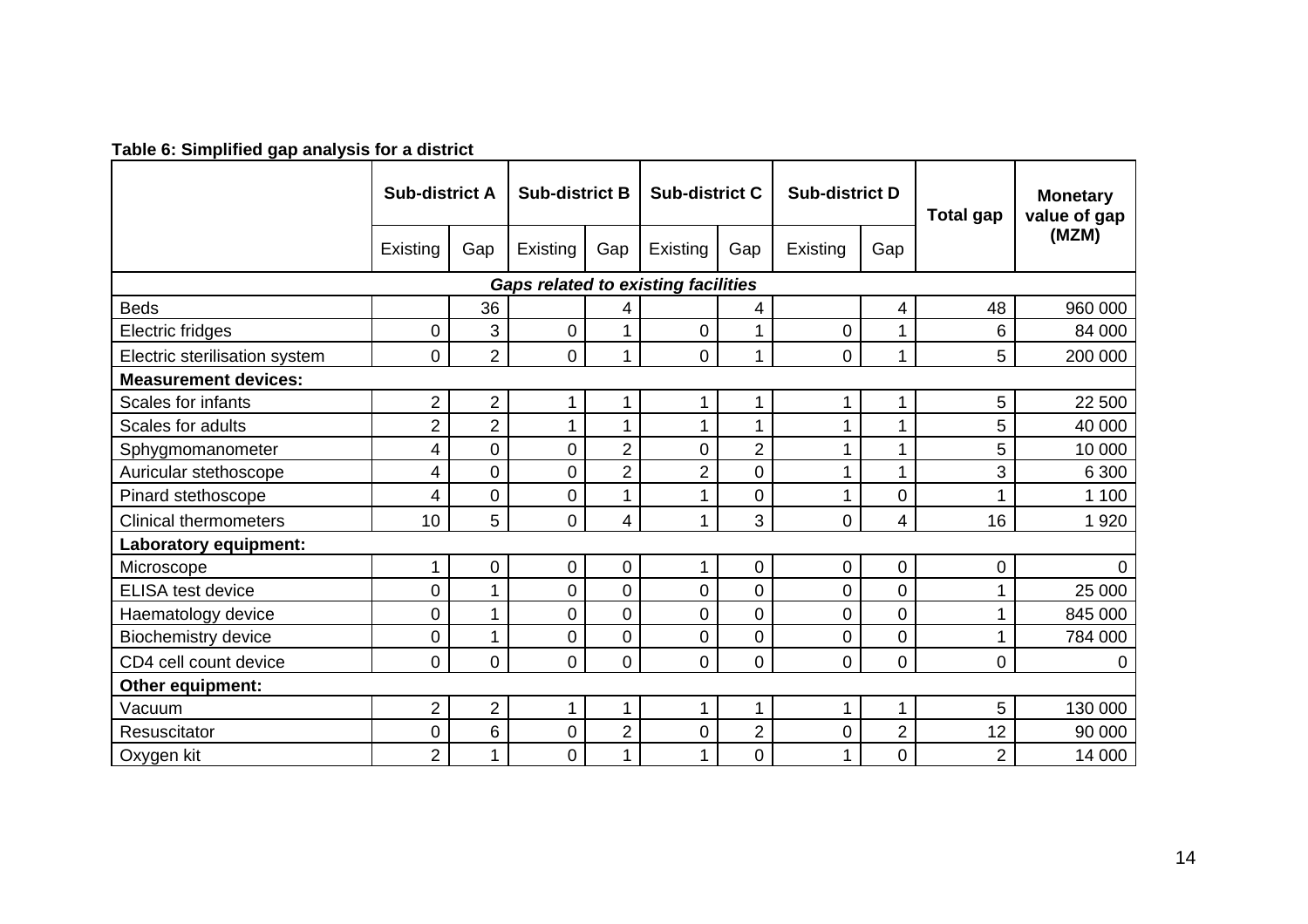|                                           | <b>Sub-district A</b> |             | <b>Sub-district B</b> |     | <b>Sub-district C</b>                 |                  | <b>Sub-district D</b> |     | <b>Total gap</b> | <b>Monetary</b><br>value of gap |
|-------------------------------------------|-----------------------|-------------|-----------------------|-----|---------------------------------------|------------------|-----------------------|-----|------------------|---------------------------------|
|                                           | Existing              | Gap         | Existing              | Gap | Existing                              | Gap              | Existing              | Gap |                  | (MZM)                           |
| X-ray                                     | 0                     | 1           | 0                     | 0   | 0                                     | $\overline{0}$   | 0                     | 0   |                  | 1750000                         |
| <b>ECG</b>                                | 0                     | 1           | 0                     | 0   | $\overline{0}$                        | $\overline{0}$   | 0                     | 0   |                  | 19 000                          |
| Human resources in existing facilities:   |                       |             |                       |     |                                       |                  |                       |     |                  |                                 |
| Doctor                                    |                       | 0           | 0                     | 0   | $\mathbf 0$                           | $\boldsymbol{0}$ | 0                     | 0   | 0                | 0                               |
| <b>Nurse</b>                              | $\Omega$              | $\mathbf 0$ | 0                     | 0   | $\overline{0}$                        | $\overline{0}$   | 0                     | 0   | 0                | 0                               |
| <b>MCH</b> nurse                          | 0                     | $\mathbf 0$ | 0                     | 0   | $\overline{0}$                        | $\overline{0}$   | 0                     | 0   | 0                | 0                               |
| General medicine technician               |                       | 0           | 0                     |     |                                       | 0                | 0                     |     | 2                | 144 768                         |
| Preventive medicine technician            | 0                     | 1           | 0                     | 0   | $\overline{0}$                        | $\mathbf 0$      | 0                     | 0   |                  | 72 384                          |
| Laboratory technician                     | 0                     | 1           | 0                     | 0   | $\overline{0}$                        | $\overline{0}$   | 0                     | 0   |                  | 72 384                          |
| Radiology technician                      | 0                     | 1           | 0                     | 0   | $\mathbf 0$                           | $\mathbf 0$      | 0                     | 0   |                  | 72 384                          |
| Pharmacy technician                       | 0                     | 1           | 0                     | 0   | $\overline{0}$                        | $\Omega$         | 0                     | 0   |                  | 72 384                          |
|                                           |                       |             |                       |     | <b>Gaps related to new facilities</b> |                  |                       |     |                  |                                 |
| <b>Building of new health facilities</b>  |                       |             |                       |     |                                       |                  |                       |     |                  |                                 |
| Build health centre II                    |                       |             |                       |     |                                       |                  |                       |     |                  | 36 000 000                      |
| <b>Build district hospital</b>            |                       |             |                       |     |                                       | 1                |                       |     |                  | 90 000 000                      |
| Human resources for new health facilities |                       |             |                       |     |                                       |                  |                       |     |                  |                                 |
| New health centre II                      |                       |             |                       |     |                                       |                  |                       |     |                  | 1 572 545                       |
| New district hospital                     |                       |             |                       |     |                                       | 1                |                       |     |                  | 6 092 047                       |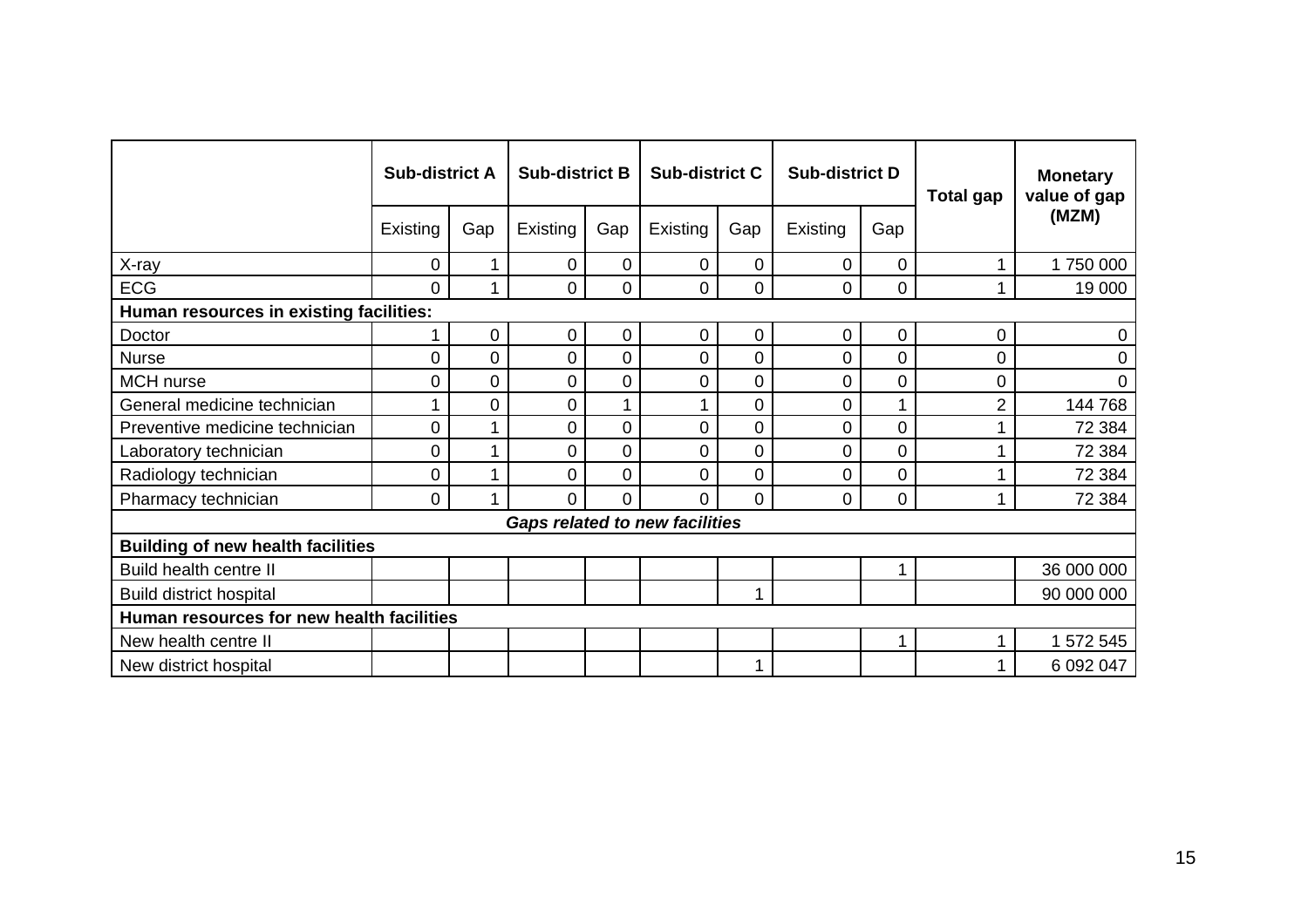## **3.2 Linking the resource allocation formula targets and the gap analysis**

*Figure 3* shows the relationship between the resource allocation formula targets and the gap analysis for districts in a province that is currently under-resourced. The first column indicates the current budget for each district while the second indicates the suggested budget based on phasing in the equity targets over a five-year period. The third and fourth columns are based on elements of the gap analysis. They indicate that in all districts the proposed increase in budgets through the resource allocation formula can be absorbed by addressing deficiencies in equipment and human resources within existing facilities. In many districts, the required resources highlighted in the gap analysis exceed the increase in budgets in the first year of phasing in the resource allocation formula; the gaps will only be filled over several years of budget increases.



**Figure 3: Illustration budget increase based on resource allocation formula and magnitude of resource requirements through gap analysis** 

While the gap analysis indicates that increased funding through the equitable resource allocation process can be absorbed at district level, additional actions are required to ensure that resources are indeed absorbed effectively. The results of the gap analysis should first be structured into detailed plans and budgets along the following lines:

- Capital plans and budgets for building new facilities, making major repairs and renovations to existing facilities and purchasing high-cost equipment (both to close equipment gaps in existing facilities and to fully equip new facilities once construction is completed) – although it may take considerable time to close the facility gaps.
- Short-term increases in recurrent budgets, including increased staffing of existing health facilities to move towards national staffing guidelines, the purchase of lowcost equipment required to fully equip existing facilities and minor maintenance of existing facilities. The need for additional drug supplies should also be taken into account, although these are often centrally procured (i.e. additional budgets need to be provided at the national level for increased drug supplies).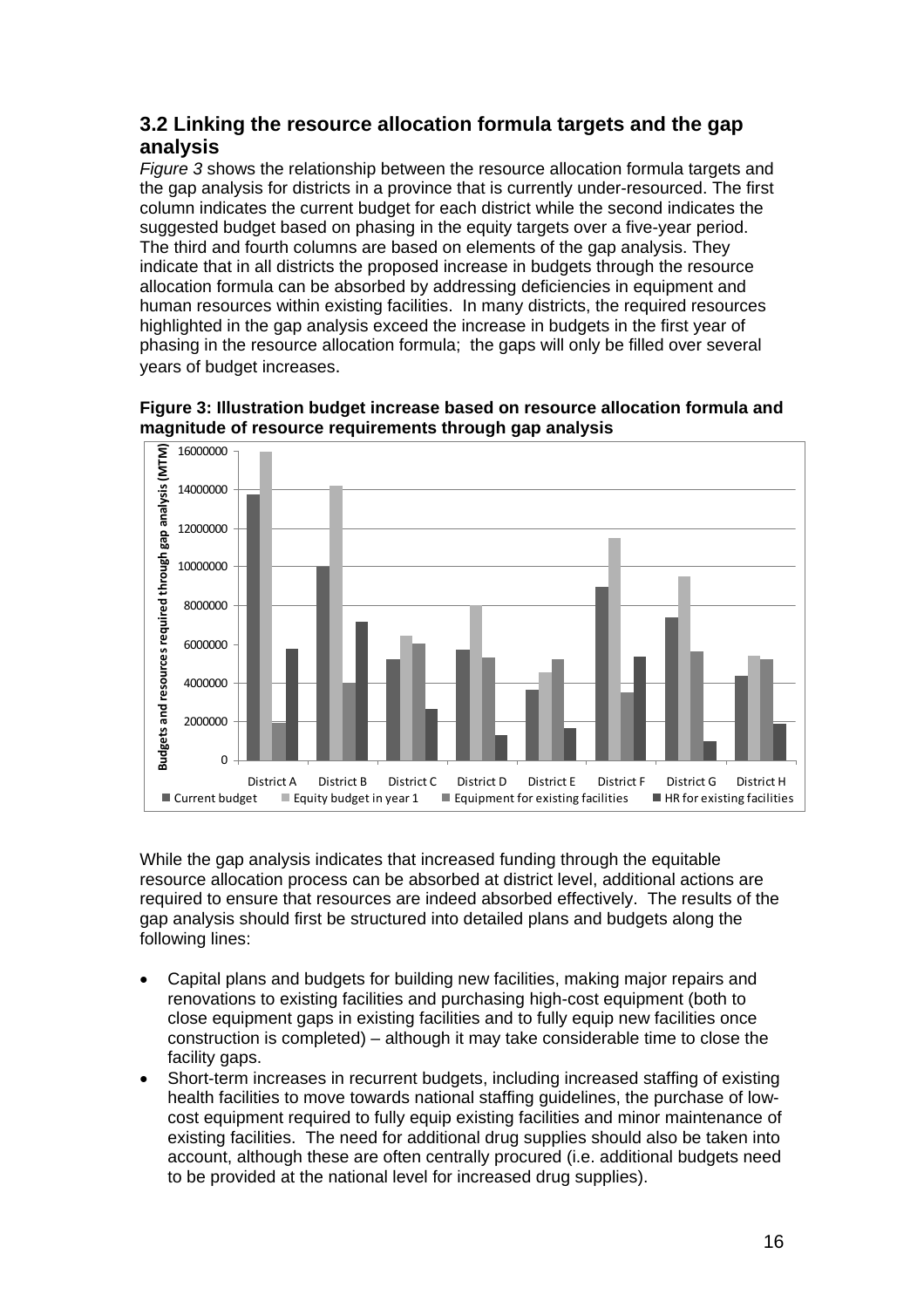Medium-term increases in recurrent budgets for staff and medical supplies for newly constructed facilities.

When making adjustments for additional recurrent expenditures, take into account additional drugs and other medical supplies that will be needed as utilisation inevitably increases with the greater staffing levels, not only salaries for staff.

The gap analysis and associated development of detailed plans and budgets for expanding service capacity in currently under-served districts will promote greater capacity for absorbing resources allocated in line with the targets suggested by the resource allocation formula. However, these plans still need to be implemented successfully; the effective use of additional resources allocated to underserved areas is critical to ensure that the resource re-allocation process is sustained. Efforts to redistribute resources across geographic areas to promote equity are easily discredited if districts allocated additional funding are unable to use these resources effectively. Thus, implementation support should also be provided to districts and there should be careful monitoring and evaluation of the implementation process.

Finally, a critical element of the planning and budgeting process is taking into account whether there are overall human resource shortages within the country. If there is a shortage, it will inevitably make it more difficult for relatively underresourced areas to recruit additional staff even if their budget is increased, hence reducing their capacity to absorb funds. While beyond the scope of this particular report, it is critical that the above planning and capital and recurrent budgeting process is closely linked to a human resource development plan.

# **4. Summary of overall process**

This paper has outlined two processes that are important in promoting equity in the allocation of resources between geographic areas while simultaneously promoting the efficient use of resources. *Figure 4* provides an overview of these two processes and attempts to highlight the inter-relationship between them.

On the one hand, there should be a process for establishing equity targets or an equitable share of the health care budget for each geographic area (in this figure, focussing on districts). It is critical that this process is led by national government, which will have to provide stewardship in mediating the competing demands of different districts and must ensure that the principle of equity guides this process.

On the other hand, each district should assess its existing services, and the physical and human resources it has, relative to national norms. This gap analysis will allow each district to estimate the total resources each district requires to meet the national norms.

There needs to be a comparison of the equity targets/equitable shares of the overall budget with the total resource requirements of each district. In effect, this compares the **relative** equitable budget share of each district with its **absolute** resource requirements in order to reach the national norms. This comparison is necessary because the overall health system may be under-resourced, i.e. the combined total resource requirements for all districts may exceed the total budget available for funding district services. If this is the case, the pace of change should not be too ambitious as many districts will be under-resourced. However, if some districts are already resourced at or above the national norms, it is possible to give a clear priority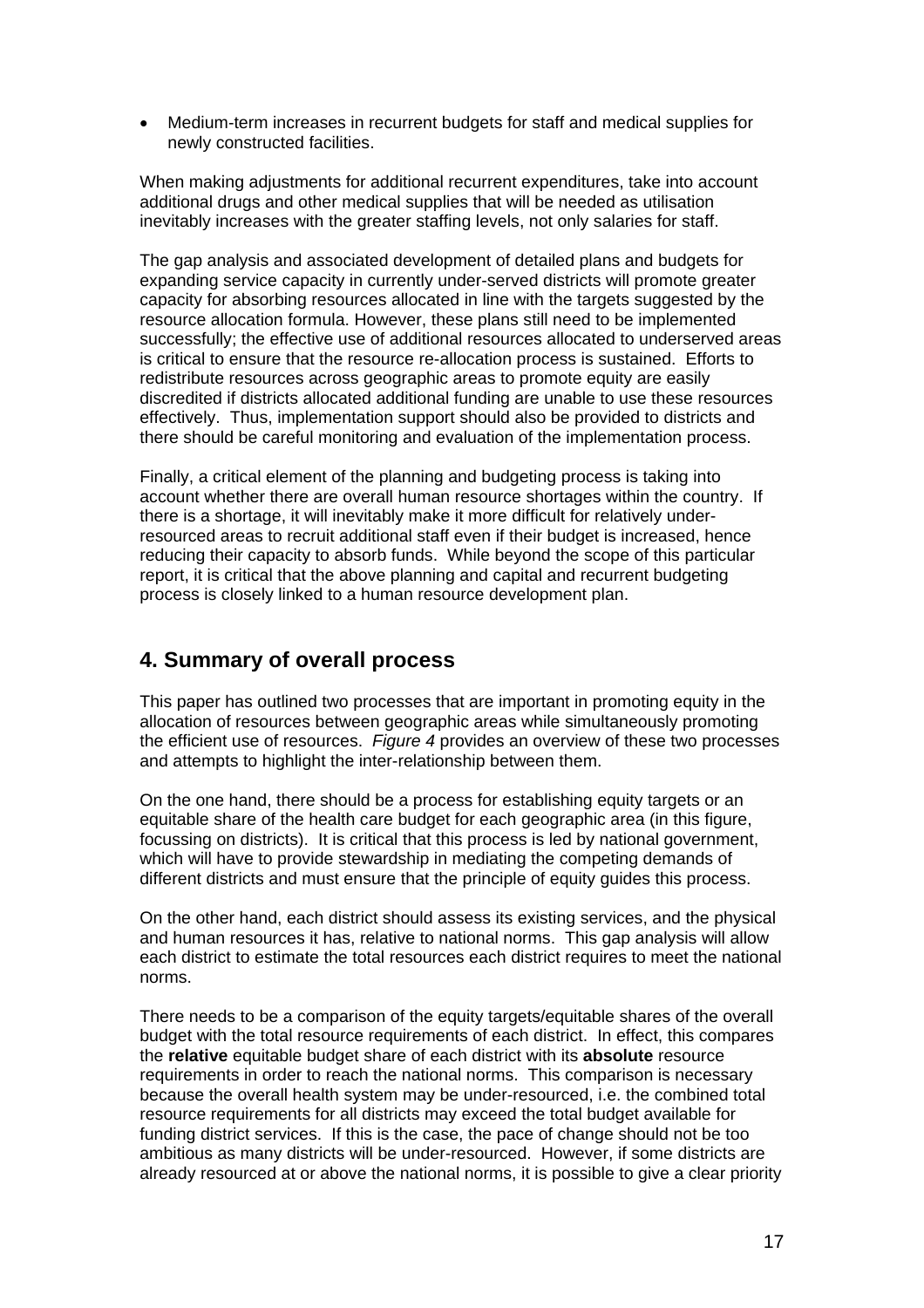to the most under-resourced districts and to focus considerable energy on improving their resourcing.



**Figure 4: Summary of overall process and inter-relationships** 

The equity targets and preferred pace of change (see *Figures 1* and *2*) can then be used to determine a **guideline** budget allocation for each district for each year of the MTEF period. This gives the district an indication of the magnitude of budget changes they can expect, which provides a basis for realistic planning and budgeting (i.e. to avoid unrealistic expectations). However, the **final** budget allocation to each district can only be determined once the gap analysis has been translated into detailed plans and recurrent and capital budgets for the MTEF period and after careful consideration of what budget increase is **feasible** for each district to absorb (as explained in section 3.2). For example, in the first year, it is only possible to increase recurrent spending on services provided at **existing** facilities by purchasing new equipment, improving the availability of medical supplies and employing additional staff (but there will need to be special efforts to ensure that staff can be attracted to currently under-resourced districts as these are likely to be in areas that are relatively unattractive to health professionals). It will also be important to initiate capital spending to expand existing or build new facilities in underserved areas as soon as possible. However, there may also be delays in implementing capital projects due to the need for transparent tendering processes etc. It is advisable to err on the side of caution in the first year, and based on implementation experience in that year, to gradually adjust the MTEF allocations for future years. This requires careful monitoring of the implementation process.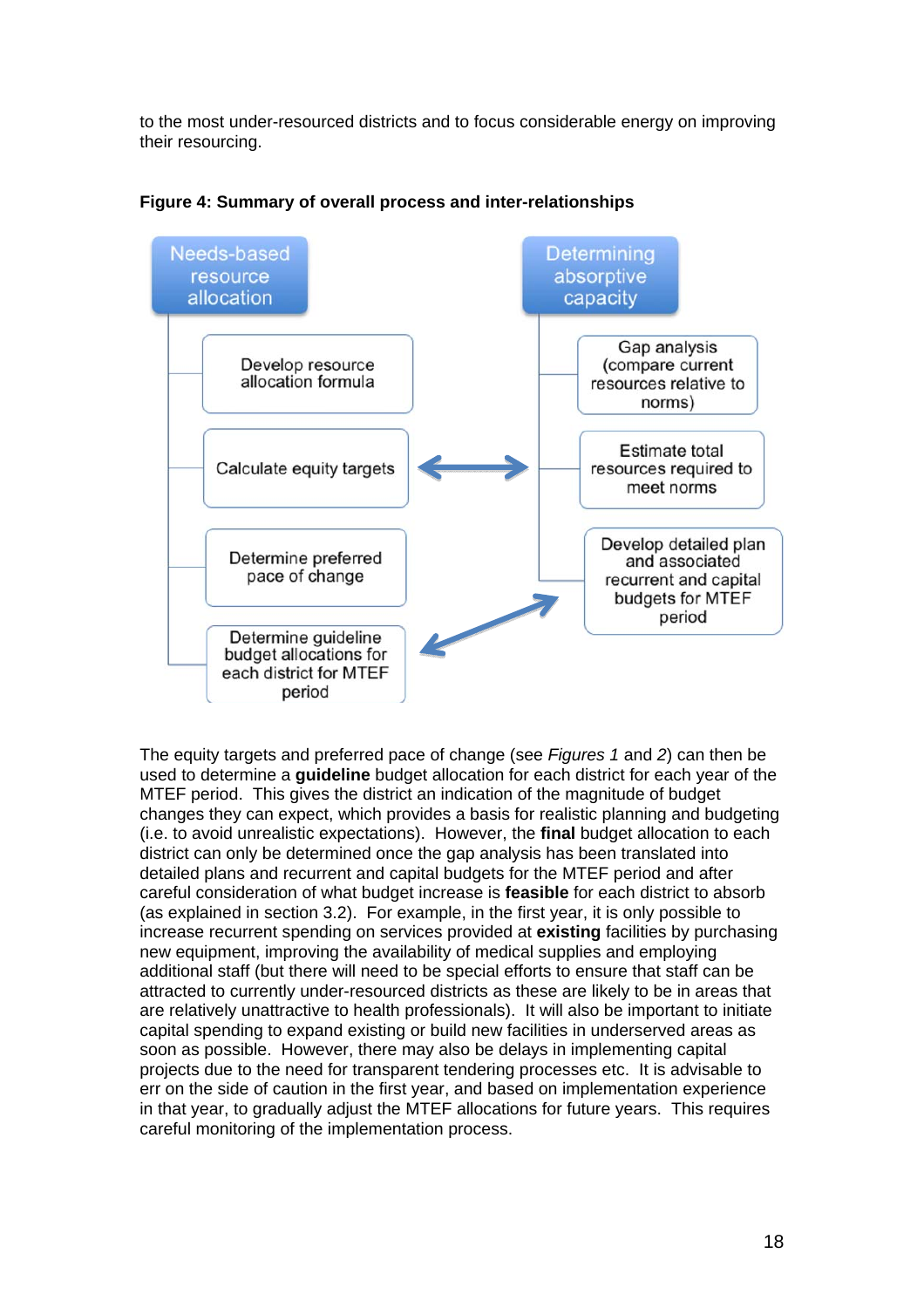It cannot be stressed enough that the role of the national Ministry of Health should not be restricted to simply calculating equity targets and finalising MTEF budget allocations. Officials at the national and provincial or regional levels must support district managers to absorb increased budget allocations (e.g. to fast-track tendering for capital projects and procuring equipment; to facilitate attracting health professionals to underserved areas by offering rural allowances and other incentives).

# **5. Conclusions**

This paper provides an overview of the methods used to promote an equitable distribution of health care resources across geographic areas. It highlights that a needs-based resource allocation formula is extremely valuable in breaking the inertia of historical incremental budgeting that is so frequently used to determine allocations across areas. It also highlights that all too frequently developing and trying to move towards equity targets generated by a needs-based resource allocation formula is not sufficient, particularly because geographic areas face challenges in absorbing additional funds allocated to them. Successful implementation of resource redistribution can be greatly facilitated by undertaking a detailed gap analysis. The gap analysis will provide a basis for developing detailed infrastructure and service development plans accompanied by capital and recurrent budgets. There is also a need to strengthen local capacity for planning, budgeting and implementing plans to ensure effective use of limited health care resources and phasing of implementation. Detailed monitoring and evaluation of all these processes will enable learning that can enhance effective redistribution of resources to promote health service equity across geographic areas.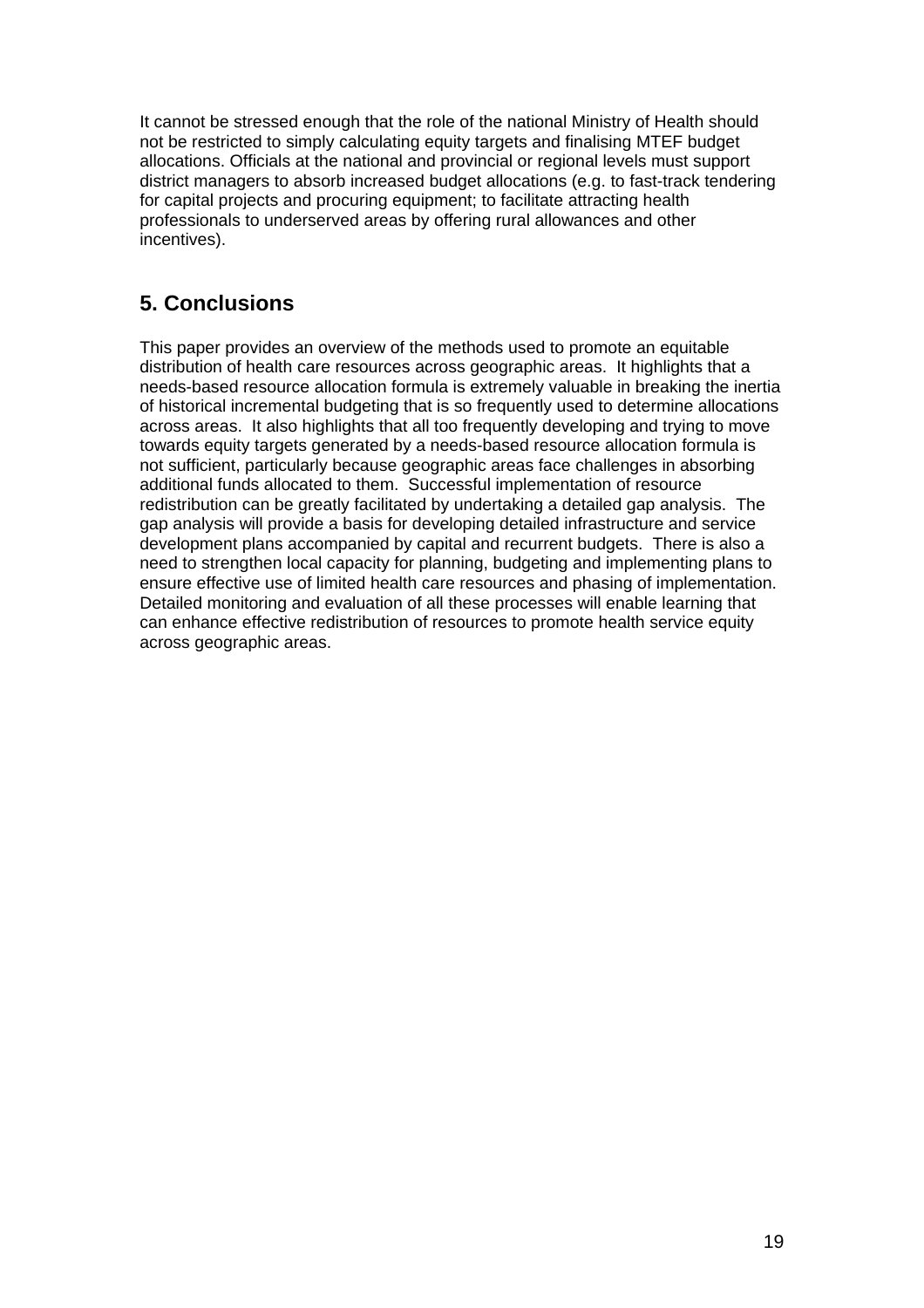# **References**

- 1. Chitah BM (2010) 'Experiences of implementation of a deprivation-based resource allocation formula in Zambia: 2004-2009' *EQUINET Discussion Paper 85*. Regional Network for Equity in Health in Southern Africa: Harare.
- 2. Chitah B, Masiye F (2007) 'Deprivation-based resource allocation criteria in the Zambian health service: A review of the implementation process' *EQUINET Discussion Paper 51*. University of Zambia and Regional Network for Equity in Health in Southern Africa: Harare.
- 3. Cooper MH (1975) *Rationing health care*. Croom Helm: London.
- 4. Department of Health and Social Security (1976). *Report of the resource allocation Working party: Sharing resources for health in England*. HMSO: London.
- 5. McIntyre D, Chitah B, Mabandi L, Masiye F, Mbeeli T, Shamu S (2007) 'Progress towards equitable health care resource allocation in East and Southern Africa' *EQUINET Discussion Paper 52*. Regional Network for Equity in Health in Southern Africa: Harare.
- 6. McIntyre D, Muirhead D, Gilson L, Govender V, Mbatsha S, Goudge J, Wadee H, Ntutela P (2001) 'Geographic patterns of deprivation and health inequities in South Africa: Informing public resource allocation strategies*' Equinet Policy Series No. 10*. Regional Network for Equity in Health in Southern Africa: Harare.
- 7. Mozambique MoH (2002), Diploma ministerial n. 127/2002 de 31 de Julho, Maputo.
- 8. Mozambique Ministry of Health (MoH) (2007) *Relatorio de infraestruturas*. Ministry of Health: Maputo.
- 9. Mozambique Ministry of Health (MoH) and EQUINET (2012) *Manual for need based geographic resource allocation in Mozambique's public health sector – Draft*. Ministry of Health: Maputo.
- 10. Namibian MoH and WHO (2005) 'Equity in health care in Namibia: Towards a needs-based allocation formula' *EQUINET Discussion Paper 26.* Namibian Ministry of Health, World Health Organisation and Regional Network for Equity in Health in Southern Africa: Harare.
- 11. Semali IA, Minja G (2005) 'Deprivation and the equitable allocation of health care resources to decentralized districts in Tanzania' *EQUINET Discussion Paper 33*. Muhimbili University, Tanzanian Ministry of Health and Regional Network for Equity in Health in Southern Africa: Harare.
- 12. University of Cape Town Health Economics Unit and University of the Witwatersrand Centre for Health Policy (HEU and CHP) (2003) 'Deprivation and resource allocation: Methods for small area research' Health Economics Unit, Centre for Health Policy and Regional Network for Equity in Health in Southern Africa: Harare.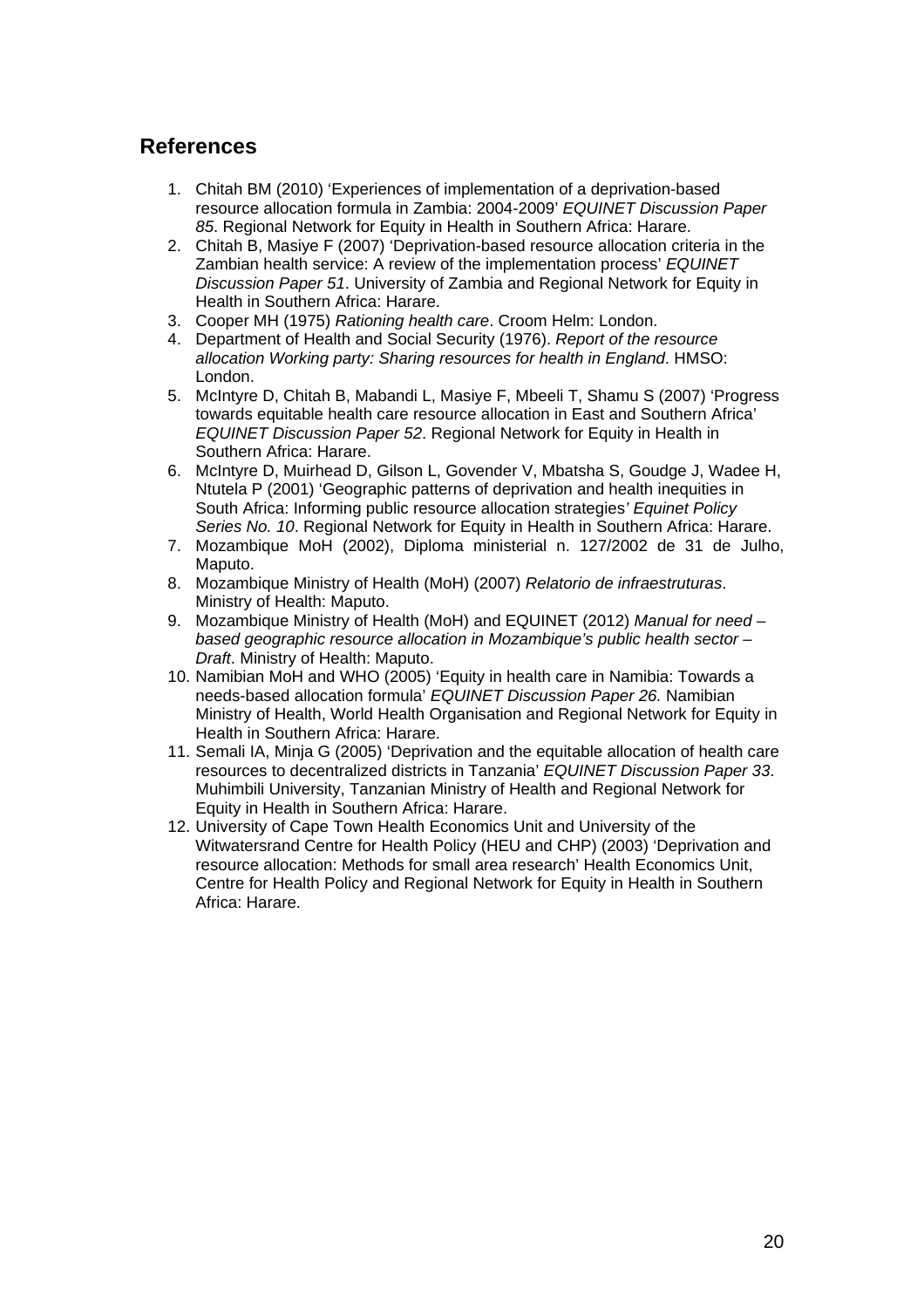| <b>Population 2012</b> |         |          |           |           |        |         |          |           |         |         |                   |  |
|------------------------|---------|----------|-----------|-----------|--------|---------|----------|-----------|---------|---------|-------------------|--|
|                        |         |          | Female    |           |        |         |          |           |         |         |                   |  |
|                        | $0 - 4$ | $5 - 14$ | $15 - 44$ | $45 - 59$ | $60+$  | $0 - 4$ | $5 - 14$ | $15 - 44$ | 45 - 59 | $60+$   | <b>Population</b> |  |
| <b>Province A</b>      | 142 840 | 200 862  | 322 071   | 52 340    | 30 967 | 142 332 | 198 750  | 296 060   | 55 717  | 30 448  | 472 387           |  |
| <b>Province B</b>      | 155 670 | 240 365  | 397 814   | 79 631    | 54 006 | 156 083 | 236 312  | 355 691   | 76 939  | 44 824  | 797 335           |  |
| <b>Province C</b>      | 400 156 | 630 681  | 045 797   | 180 307   | 96 777 | 400 799 | 627 718  | 947 773   | 206 246 | 111 587 | 4 647 841         |  |
| <b>Province D</b>      | 415 775 | 632 775  | 986 841   | 170 329   | 92 879 | 417 150 | 630 916  | 836 258   | 170 871 | 90 410  | 4 444 204         |  |
| <b>Province E</b>      | 165 500 | 280 167  | 420 482   | 69 969    | 42 476 | 163 973 | 277 837  | 378 572   | 67 231  | 37 521  | 903 728           |  |
| <b>Province F</b>      | 119 118 | 210 135  | 320 205   | 75 064    | 63 584 | 118 674 | 205 686  | 227 416   | 45 656  | 41 146  | 426 684           |  |

# **Appendix 1: Table A.1: Calculations for weighting population for demographic composition**

|                            |         | <b>Male</b>   |           |            |       |         |                  |           |             |       |
|----------------------------|---------|---------------|-----------|------------|-------|---------|------------------|-----------|-------------|-------|
|                            | $0 - 4$ | $5 - 14$      | $15 - 44$ | - 59<br>45 | $60+$ | $0 - 4$ | $5 - 14$         | $15 - 44$ | $45 - 59$   | $60+$ |
| National utilisation rates | 4,25    | $\rightarrow$ | 2,98      | 2,50       | 5,10  | 4,36    | $\overline{.23}$ | .20       | 2.60        | 5,00  |
| Normalised rates           | 3,63    | .00           | 2,55      | 2.14       | 4,36  | 3.73    | 1.05             | 03. ا     | າ າາ<br>LLL | 4.27  |

| Population weighted by age gender utilization 2012 |         |          |           |           |            |         |          |           |           |         |                               |
|----------------------------------------------------|---------|----------|-----------|-----------|------------|---------|----------|-----------|-----------|---------|-------------------------------|
|                                                    | Women   |          |           |           |            |         | Men      |           |           |         |                               |
|                                                    | $0 - 4$ | $5 - 14$ | 15 - 44   | $45 - 59$ | $60+$      | $0 - 4$ | $5 - 14$ | $15 - 44$ | $45 - 59$ | $60+$   | Weighted<br><b>Population</b> |
| <b>Province A</b>                                  | 518 863 | 200 862  | 820 318   | 111 838   | 134 984    | 530 400 | 208 942  | 303 651   | 123816    | 130 120 | 3 083 793                     |
| <b>Province B</b>                                  | 565 468 | 240 365  | 1 013 236 | 170 152   | 235 411    | 581 643 | 248 431  | 364 811   | 170 976   | 191 556 | 3782047                       |
| <b>Province C</b>                                  | 453 558 | 630 681  | 2 663 654 | 385 271   | 848<br>421 | 493 576 | 659 909  | 972 075   | 458 324   | 476 868 | 9 615 764                     |
| <b>Province D</b>                                  | 510 294 | 632 775  | 2 513 492 | 363 951   | 404 857    | 554 508 | 663 271  | 857 701   | 379 713   | 386 368 | 9 266 9 29                    |
| <b>Province E</b>                                  | 601 175 | 280 167  | 070 971   | 149 506   | 185 152    | 611 045 | 292 085  | 388 279   | 149 402   | 160 346 | 3 888 129                     |
| <b>Province F</b>                                  | 432 694 | 210 135  | 815 565   | 160 393   | 277 161    | 442 238 | 216 234  | 233 247   | 101 458   | 175 838 | 3 064 962                     |